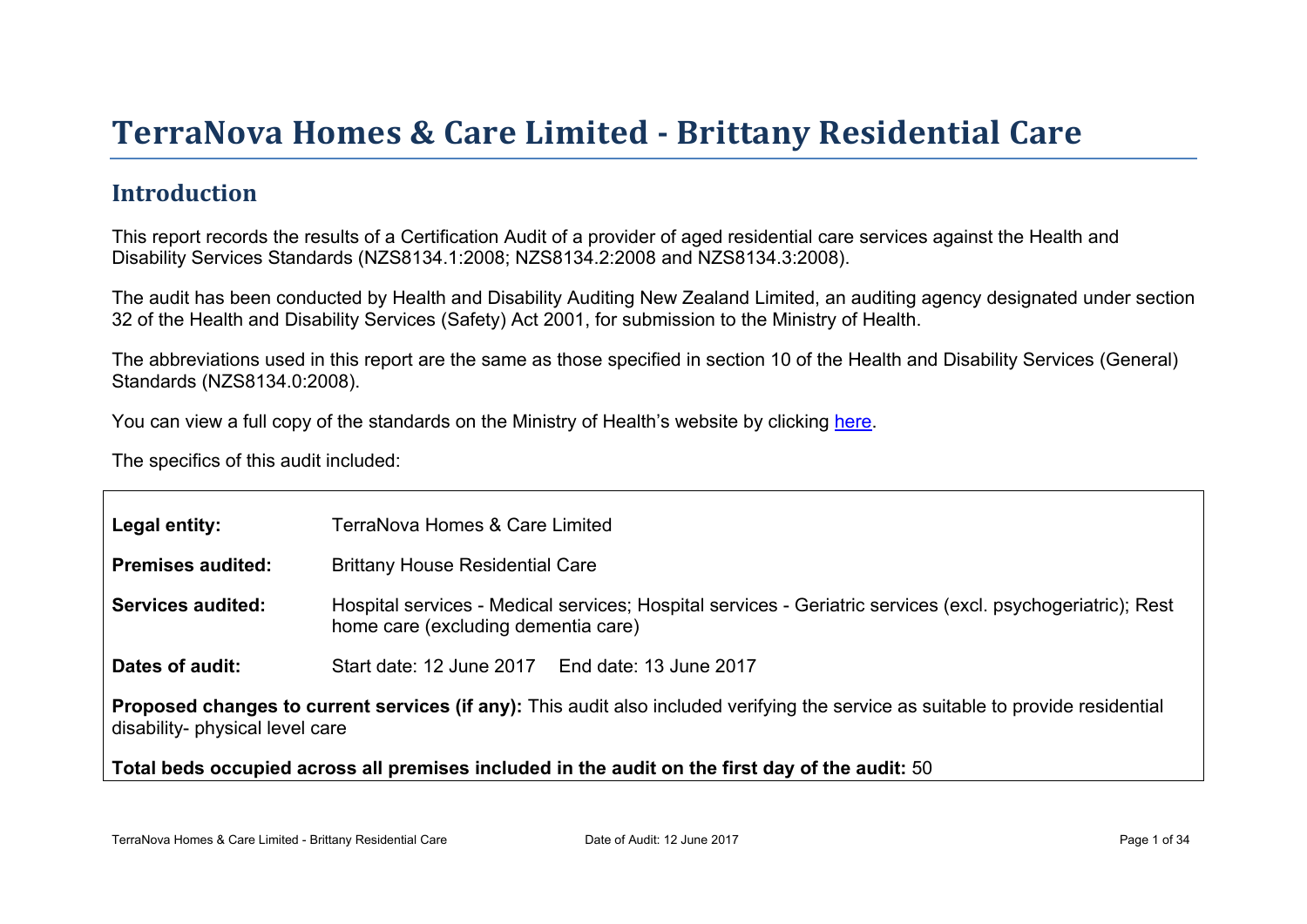## **Executive summary of the audit**

### **Introduction**

This section contains a summary of the auditors' findings for this audit. The information is grouped into the six outcome areas contained within the Health and Disability Services Standards:

- consumer rights
- organisational management
- continuum of service delivery (the provision of services)
- safe and appropriate environment
- restraint minimisation and safe practice
- infection prevention and control.

As well as auditors' written summary, indicators are included that highlight the provider's attainment against the standards in each of the outcome areas. The following table provides a key to how the indicators are arrived at.

#### **Key to the indicators**

| <b>Indicator</b> | <b>Description</b>                                                                                                                        | <b>Definition</b>                                                                       |
|------------------|-------------------------------------------------------------------------------------------------------------------------------------------|-----------------------------------------------------------------------------------------|
|                  | Includes commendable elements above the required<br>levels of performance                                                                 | All standards applicable to this service fully attained with<br>some standards exceeded |
|                  | No short falls                                                                                                                            | Standards applicable to this service fully attained                                     |
|                  | Some minor shortfalls but no major deficiencies and<br>required levels of performance seem achievable without<br>extensive extra activity | Some standards applicable to this service partially<br>attained and of low risk         |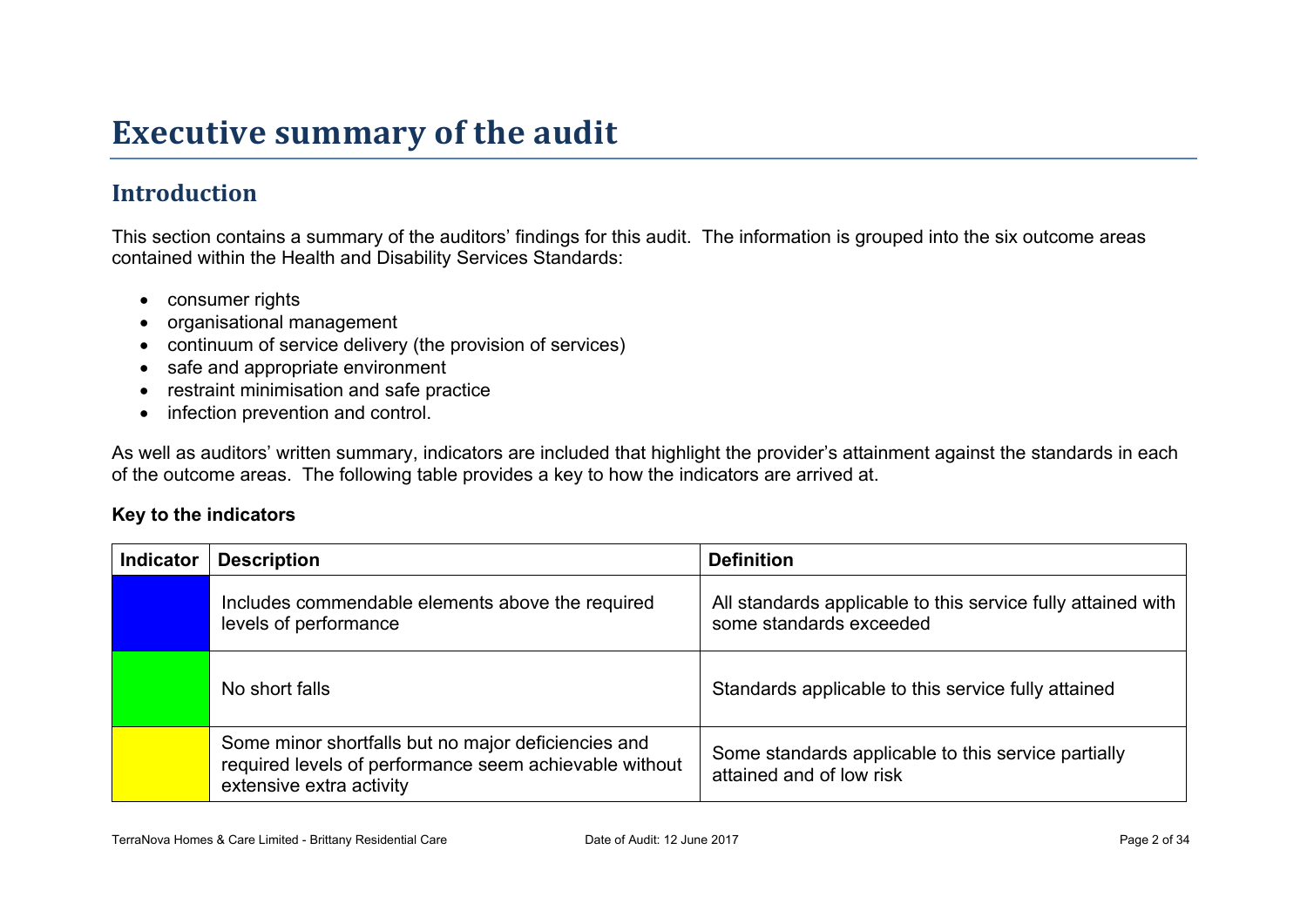| <b>Indicator</b> | <b>Description</b>                                                                              | <b>Definition</b>                                                                                                               |
|------------------|-------------------------------------------------------------------------------------------------|---------------------------------------------------------------------------------------------------------------------------------|
|                  | A number of shortfalls that require specific action to<br>address                               | Some standards applicable to this service partially<br>attained and of medium or high risk and/or unattained<br>and of low risk |
|                  | Major shortfalls, significant action is needed to achieve<br>the required levels of performance | Some standards applicable to this service unattained<br>and of moderate or high risk                                            |

#### **General overview of the audit**

Brittany House residential care is part of TerraNova Homes & Care Ltd. The service currently provides care for up to 62 residents. The service is certified to provide hospital (medical and geriatric) rest home and residential– disability level care. On the day of the audit, there were 50 residents.

This certification audit was conducted against the relevant Health and Disability Standards and the contract with the district health board. The audit process included a review of policies and procedures, the review of residents and staff files, observations and interviews with residents, relatives, staff, management and general practitioner. This audit also included verifying the service as suitable to provide residential disability –physical level care.

TerraNova has robust quality and risk management systems implemented across its facilities. Across TerraNova, benchmarking is well established. Annual goals for the facility have been determined, which link to the overarching organisational plan.

The facility manager (RN) has been in the role since February 2017 and has many years' experience in aged care management. The clinical coordinator (RN) who is also very experienced has been in the role since late January 2017 and previously worked for several years in aged care in Australia. A comprehensive orientation and in-service training programme that provides staff with appropriate knowledge and skills to deliver care and support, is in place.

In December 2015, the first-floor lounge and dining area were extensively refurbished and hallway carpets were replaced. One room downstairs was being refurbished at the time of audit and was not in use.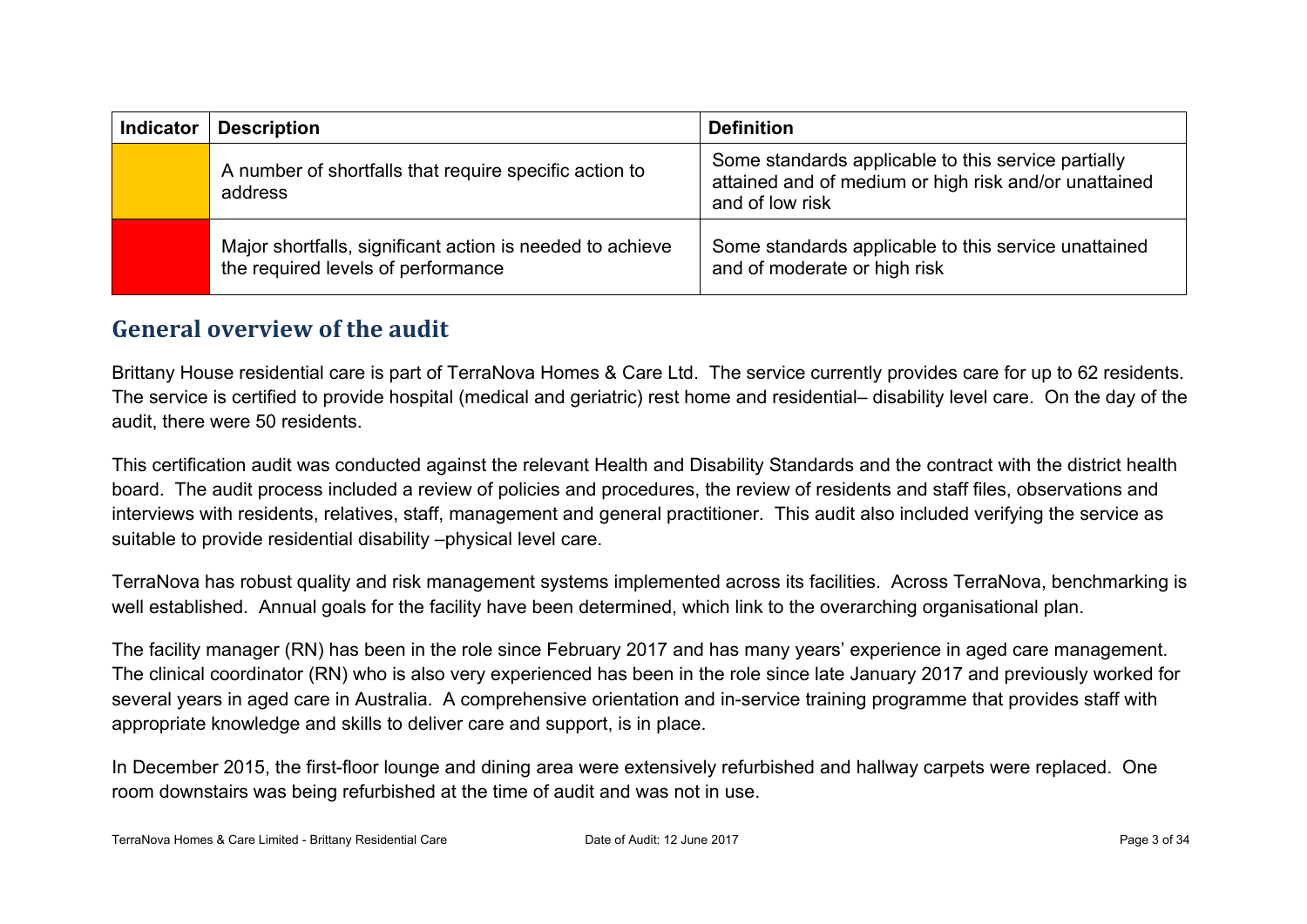The service is commended for achieving a continued improvement rating for the activity programme. This audit identified improvements are required around open disclosure and the call bell system.

#### **Consumer rights**

Includes 13 standards that support an outcome where consumers receive safe services of an appropriate standard that comply with consumer rights legislation. Services are provided in a manner that is respectful of consumer rights, facilities, informed choice, minimises harm and acknowledges cultural and individual values and beliefs.

Some standards applicable to this service partially attained and of low risk.

Brittany House Residential Care endeavours to ensure that care is provided in a way that focuses on the individual, values residents' quality of life and maintains their privacy and choice. Staff demonstrate an understanding of residents' rights and obligations. This knowledge is incorporated into their daily work duties and caring for the residents. Residents receive services in a manner that considers their dignity, privacy and independence. Written information regarding consumers' rights is provided to residents and families. Cultural diversity is inherent and celebrated. Evidence-based practice is evident, promoting and encouraging good practice. The rights of the resident and/or their family to make a complaint is understood, respected and upheld by the service. Care plans accommodate the choices of residents and/or their family/whānau. Complaints processes are implemented and complaints and concerns are actively managed and well documented.

#### **Organisational management**

| Includes 9 standards that support an outcome where consumers receive services that comply<br>with legislation and are managed in a safe, efficient and effective manner. | Standards applicable<br>to this service fully<br>attained. |
|--------------------------------------------------------------------------------------------------------------------------------------------------------------------------|------------------------------------------------------------|
|--------------------------------------------------------------------------------------------------------------------------------------------------------------------------|------------------------------------------------------------|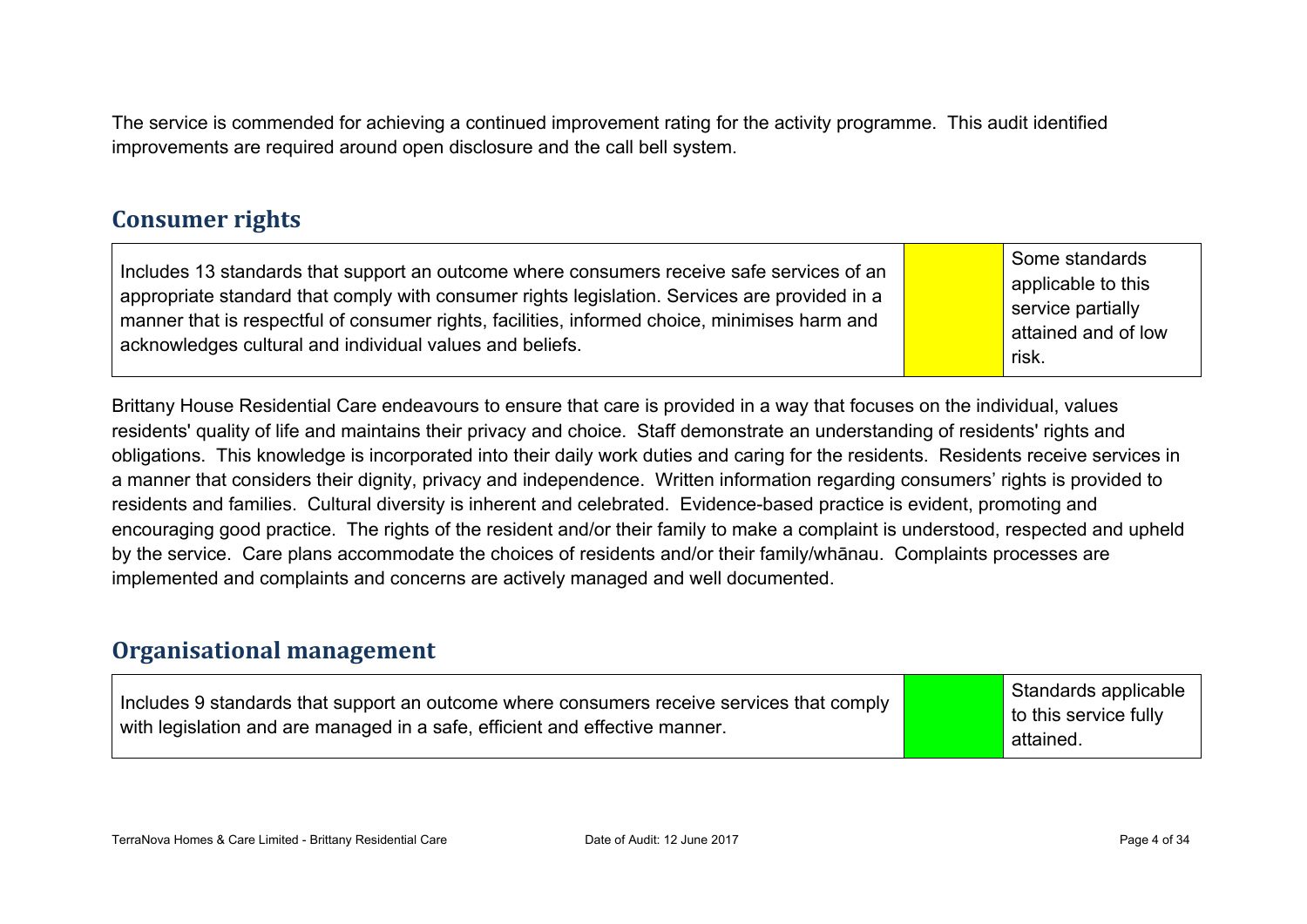Services are planned, coordinated and are appropriate to the needs of the residents. A facility manager and clinical coordinator are responsible for the day-to-day operations of the facility. Goals are documented for the service with evidence of quarterly and annual reviews. A risk management programme is in place, which includes managing adverse events and health and safety processes.

Brittany House Residential Care is implementing the organisational quality and risk management system that supports the provision of clinical care. Key components of the quality management system link to a number of meetings. An annual resident/relative satisfaction survey is completed and there are regular resident/relative meetings. Quality and risk performance is reported across the facility meetings and to the organisation's management team. Interviews with staff and review of meeting minutes/quality corrective action forms/education, demonstrate a culture of quality improvement.

Residents receive appropriate services from suitably qualified staff. Human resources are managed in accordance with good employment practice. A comprehensive orientation programme is in place for new staff. Ongoing education and training for staff is in place. Registered nursing cover is provided 24 hours a day, 7 days a week.

#### **Continuum of service delivery**

Includes 13 standards that support an outcome where consumers participate in and receive timely assessment, followed by services that are planned, coordinated, and delivered in a timely and appropriate manner, consistent with current legislation.

All standards applicable to this service fully attained with some standards exceeded.

Service information is provided to residents and family on admission to services. The service utilises a computer-based assessment, care planning and progress noted system. Resident records reviewed provide evidence that the registered nurses utilise the interRAI and additional computer-based assessments to assess, plan and evaluate care needs of the residents on the computer. Care plans are developed in consultation with the resident and/or family. Care plans demonstrate service integration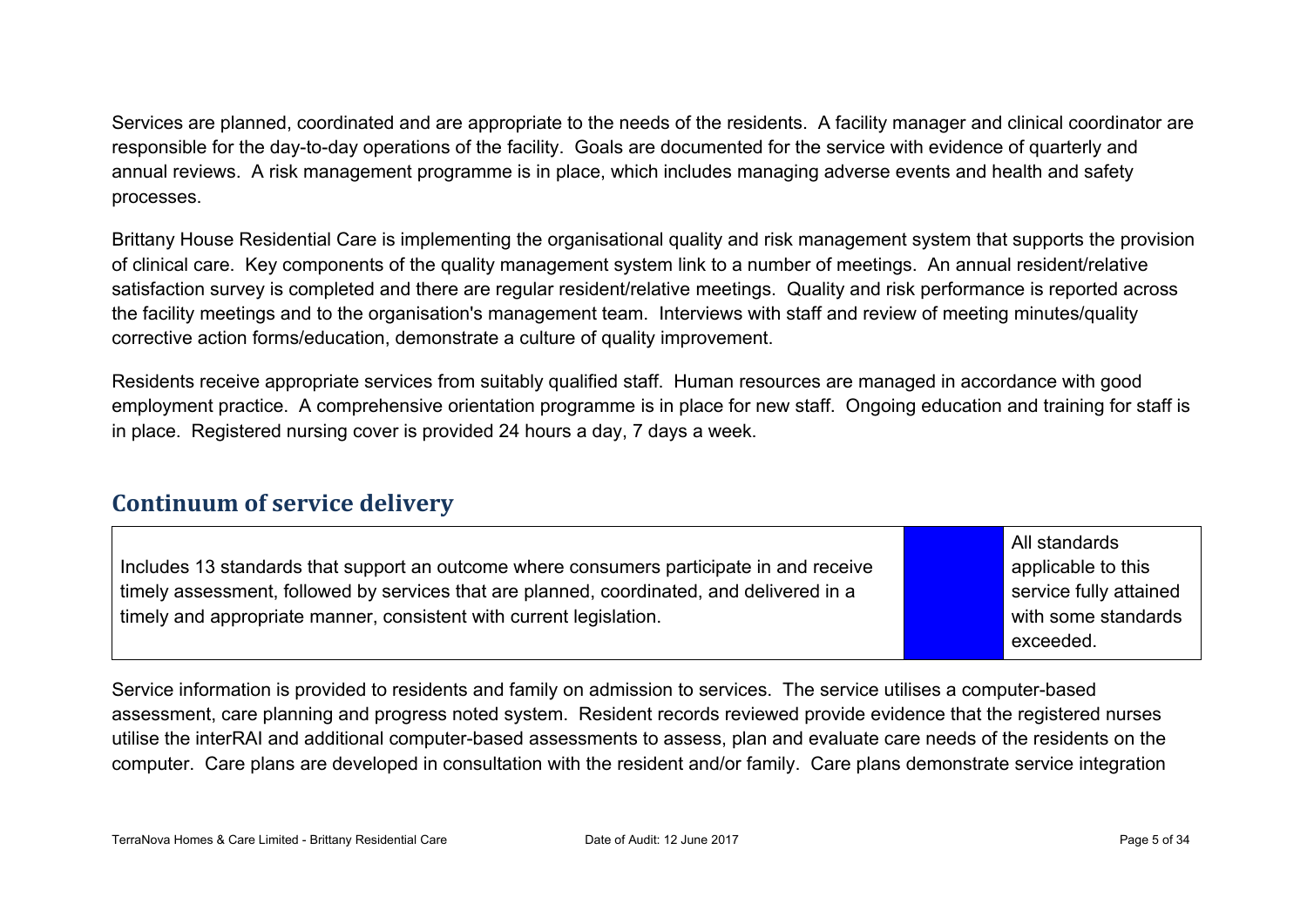and are reviewed at least six-monthly. Resident files include three-monthly reviews by the general practitioner. There is evidence of other allied health professional input into resident care.

Medication policies reflect legislative requirements and guidelines and medications are recorded using paper based system. All staff responsible for administration of medicines completes education and medicines competencies. The medicines records reviewed include documentation of allergies and sensitivities and are reviewed at least three-monthly by the general practitioner.

A varied activities programme is in place for the rest home, hospital and younger residents. The programme includes community visitors and outings, entertainment and activities that meet the recreational preferences and abilities of the residents.

The menu is designed and reviewed by a registered dietitian and all meals cooked on-site. Residents' individual needs are identified. There is a process in place to ensure changes to residents' dietary needs are communicated to the kitchen. Regular audits of the kitchen occur.

#### **Safe and appropriate environment**

| Includes 8 standards that support an outcome where services are provided in a clean, safe<br>environment that is appropriate to the age/needs of the consumer, ensure physical privacy is<br>maintained, has adequate space and amenities to facilitate independence, is in a setting<br>appropriate to the consumer group and meets the needs of people with disabilities. | Some standards<br>applicable to this<br>service partially<br>attained and of low<br>risk. |
|-----------------------------------------------------------------------------------------------------------------------------------------------------------------------------------------------------------------------------------------------------------------------------------------------------------------------------------------------------------------------------|-------------------------------------------------------------------------------------------|
|-----------------------------------------------------------------------------------------------------------------------------------------------------------------------------------------------------------------------------------------------------------------------------------------------------------------------------------------------------------------------------|-------------------------------------------------------------------------------------------|

Chemicals are stored securely throughout the facility. The building holds a current warrant of fitness. Resident rooms are spacious and personalised. Communal areas within each area are easily accessed with appropriate seating and furniture to accommodate the needs of the residents. Cleaning and laundry services are well monitored through the internal auditing system. Appropriate training, information and equipment for responding to emergencies is provided. There is an approved evacuation scheme and emergency supplies for at least three days. A first aider is on duty at all times. The facility temperature is comfortable and constant. Electrical equipment has been tested and tagged.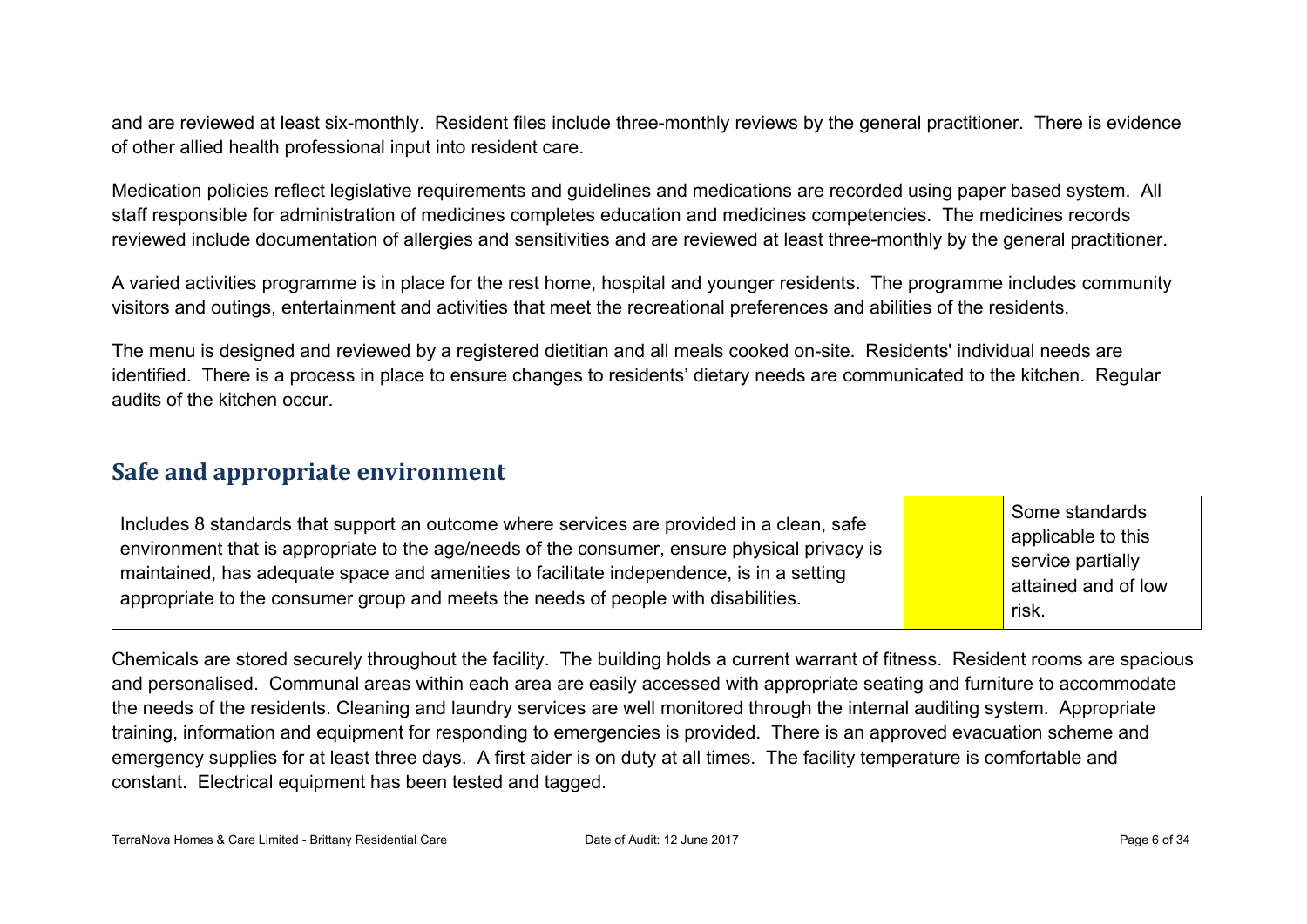#### **Restraint minimisation and safe practice**

| Includes 3 standards that support outcomes where consumers receive and experience<br>services in the least restrictive and safe manner through restraint minimisation. | Standards applicable<br><b>to this service fully</b><br>attained. |
|------------------------------------------------------------------------------------------------------------------------------------------------------------------------|-------------------------------------------------------------------|
|------------------------------------------------------------------------------------------------------------------------------------------------------------------------|-------------------------------------------------------------------|

Restraint minimisation and safe practice policies and procedures are in place. Staff receive training in restraint minimisation and challenging behaviour management. The restraint standards are being implemented and implementation is reviewed through internal audits, facility meetings and restraint steering group meetings at an organisational level. Interviews with the staff confirm their understanding of restraints and enablers. On the day of audit, the service had five restraints (four bed rails and one lap belt) and four residents with bedrails as an enabler.

#### **Infection prevention and control**

| Includes 6 standards that support an outcome which minimises the risk of infection to<br>consumers, service providers and visitors. Infection control policies and procedures are<br>practical, safe and appropriate for the type of service provided and reflect current accepted<br>good practice and legislative requirements. The organisation provides relevant education on<br>infection control to all service providers and consumers. Surveillance for infection is carried<br>out as specified in the infection control programme. | Standards applicable<br>to this service fully<br>attained. |
|----------------------------------------------------------------------------------------------------------------------------------------------------------------------------------------------------------------------------------------------------------------------------------------------------------------------------------------------------------------------------------------------------------------------------------------------------------------------------------------------------------------------------------------------|------------------------------------------------------------|
|----------------------------------------------------------------------------------------------------------------------------------------------------------------------------------------------------------------------------------------------------------------------------------------------------------------------------------------------------------------------------------------------------------------------------------------------------------------------------------------------------------------------------------------------|------------------------------------------------------------|

The infection control programme and its content and detail are appropriate for the size, complexity and degree of risk associated with the service. The infection control resource nurse is responsible for coordinating/providing education and training for staff. The infection control manual outlines a comprehensive range of policies, standards and guidelines, training and education of staff and scope of the programme. The infection control resource nurse uses the information obtained through surveillance to determine infection control activities, resources and education needs within the facility. This includes audits of the facility, hand hygiene and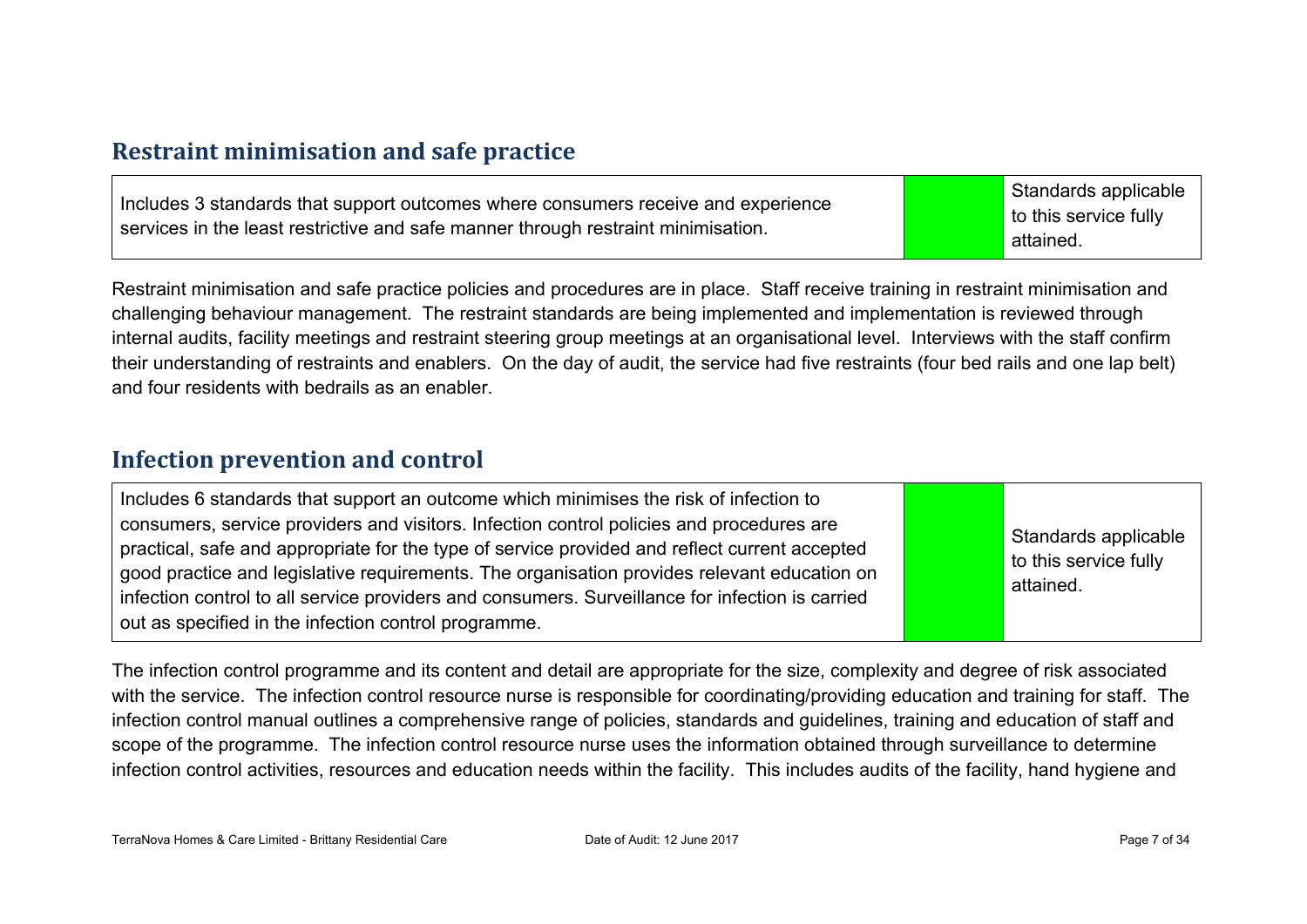surveillance of infection control events and infections. The service engages in benchmarking of infections with an external provider. Staff receive ongoing training in infection control.

#### **Summary of attainment**

The following table summarises the number of standards and criteria audited and the ratings they were awarded.

| <b>Attainment</b><br>Rating | <b>Continuous</b><br>Improvement<br>(Cl) | <b>Fully Attained</b><br>(FA) | <b>Partially</b><br><b>Attained</b><br><b>Negligible Risk</b><br>(PA Negligible) | <b>Partially</b><br><b>Attained Low</b><br><b>Risk</b><br>(PA Low) | <b>Partially</b><br><b>Attained</b><br><b>Moderate Risk</b><br>(PA Moderate) | <b>Partially</b><br><b>Attained High</b><br><b>Risk</b><br>(PA High) | <b>Partially</b><br><b>Attained Critical</b><br><b>Risk</b><br>(PA Critical) |
|-----------------------------|------------------------------------------|-------------------------------|----------------------------------------------------------------------------------|--------------------------------------------------------------------|------------------------------------------------------------------------------|----------------------------------------------------------------------|------------------------------------------------------------------------------|
| <b>Standards</b>            |                                          | 47                            |                                                                                  |                                                                    |                                                                              |                                                                      |                                                                              |
| <b>Criteria</b>             |                                          | 98                            |                                                                                  |                                                                    |                                                                              |                                                                      |                                                                              |

| <b>Attainment</b><br>Rating | Unattained<br><b>Negligible Risk</b><br>(UA Negligible) | <b>Unattained Low</b><br><b>Risk</b><br>(UA Low) | Unattained<br><b>Moderate Risk</b><br>(UA Moderate) | <b>Unattained High</b><br><b>Risk</b><br>(UA High) | Unattained<br><b>Critical Risk</b><br>(UA Critical) |
|-----------------------------|---------------------------------------------------------|--------------------------------------------------|-----------------------------------------------------|----------------------------------------------------|-----------------------------------------------------|
| <b>Standards</b>            |                                                         |                                                  |                                                     |                                                    |                                                     |
| <b>Criteria</b>             |                                                         |                                                  |                                                     |                                                    |                                                     |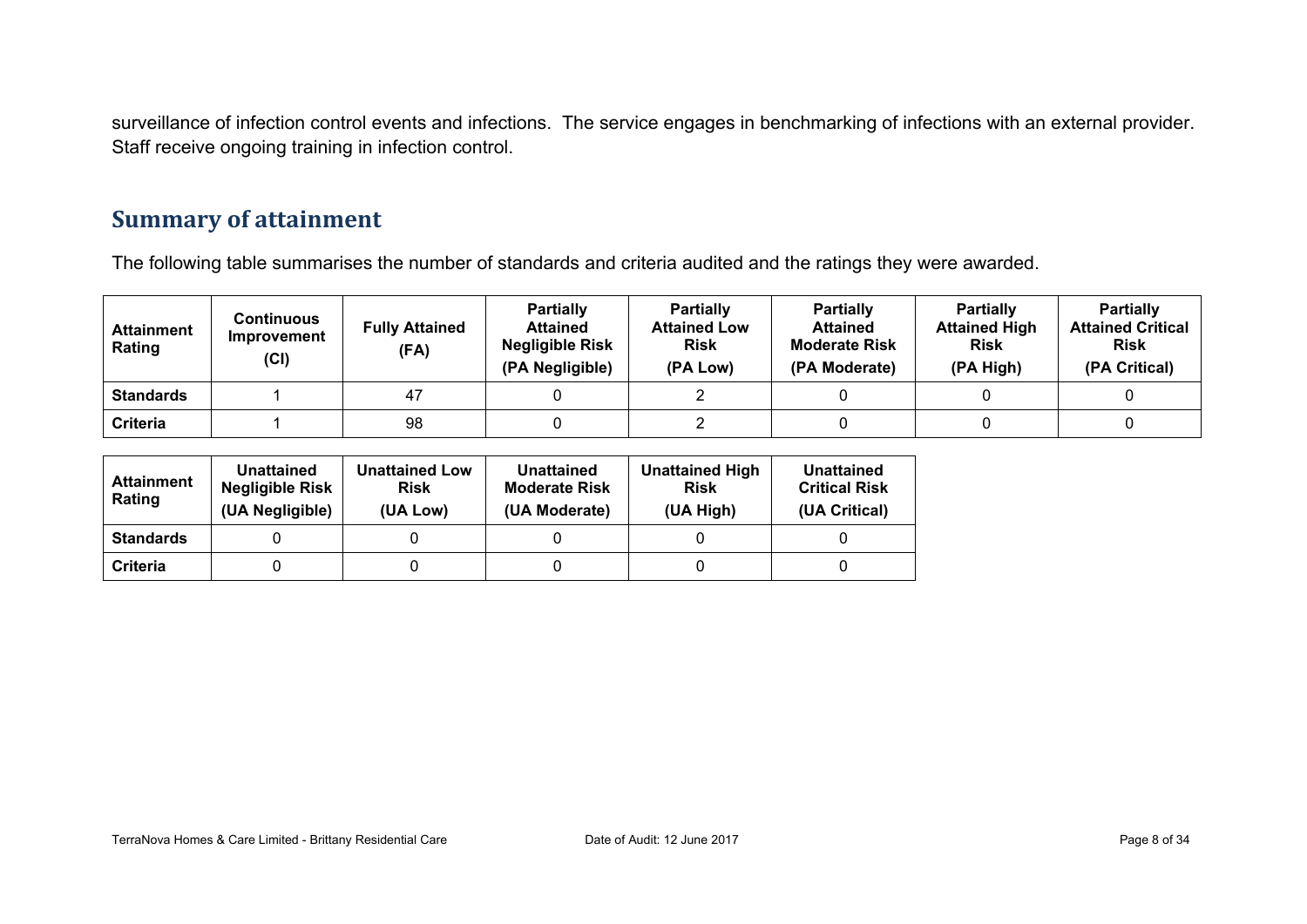# Attainment against the Health and Disability Ser vices Standar ds

The following table contains the results of all the standards assessed by the auditors at this audit. Depending on the services they provide, not all standards are relevant to all providers and not all standards are assessed at every audit.

Please note that Standard 1.3.3: Service Provision Requirements has been removed from this report, as it includes information specific to the healthcare of individual residents. Any corrective actions required relating to this standard, as a result of this audit. are retained and displayed in the next section.

For more information on the standards, please click [here](http://www.health.govt.nz/our-work/regulation-health-and-disability-system/certification-health-care-services/health-and-disability-services-standards).

For more information on the different types of audits and what they cover please click [here.](http://www.health.govt.nz/your-health/services-and-support/health-care-services/services-older-people/rest-home-certification-and-audits)

| Standard with desired outcome                                                                                                                                                                       | Attainment<br>Rating | <b>Audit Evidence</b>                                                                                                                                                                                                                                                                                                                                                                                                                                                                                                                                                                                                                                                                                              |
|-----------------------------------------------------------------------------------------------------------------------------------------------------------------------------------------------------|----------------------|--------------------------------------------------------------------------------------------------------------------------------------------------------------------------------------------------------------------------------------------------------------------------------------------------------------------------------------------------------------------------------------------------------------------------------------------------------------------------------------------------------------------------------------------------------------------------------------------------------------------------------------------------------------------------------------------------------------------|
| Standard 1.1.1: Consumer Rights During Service Delivery<br>Consumers receive services in accordance with consumer rights<br>legislation.                                                            | FA                   | The Health and Disability Commissioner (HDC) Code of Health and<br>Disability Services Consumers' Rights (the Code) poster is displayed in<br>visible locations. Policy relating to the Code is implemented and staff<br>can describe how the Code is incorporated in their everyday delivery of<br>care. Staff receive training about the Code during their induction to the<br>service, which continues through in-service education and training.<br>Interviews with staff (six caregivers, two registered nurses, one enrolled<br>nurse, facility manager, clinical coordinator, physiotherapy assistant<br>and one activity coordinator), reflected their understanding of the key<br>principles of the Code. |
| Standard 1.1.10: Informed Consent<br>Consumers and where appropriate their<br>$>1$ & E choice<br>are provided with the information they need to make informed<br>choices and give informed consent. | <b>FA</b>            | There are procedures in place for informed consent and resuscitation<br>and the service is committed to meeting the requirements of the Code<br>of Health and Disability Services Consumers Rights. Policies include<br>informed consent policy, advocacy policy and guidelines for<br>resuscitation.<br>There were signed general consents including outings and resuscitation<br>status in all seven resident files sampled (three rest home and four                                                                                                                                                                                                                                                            |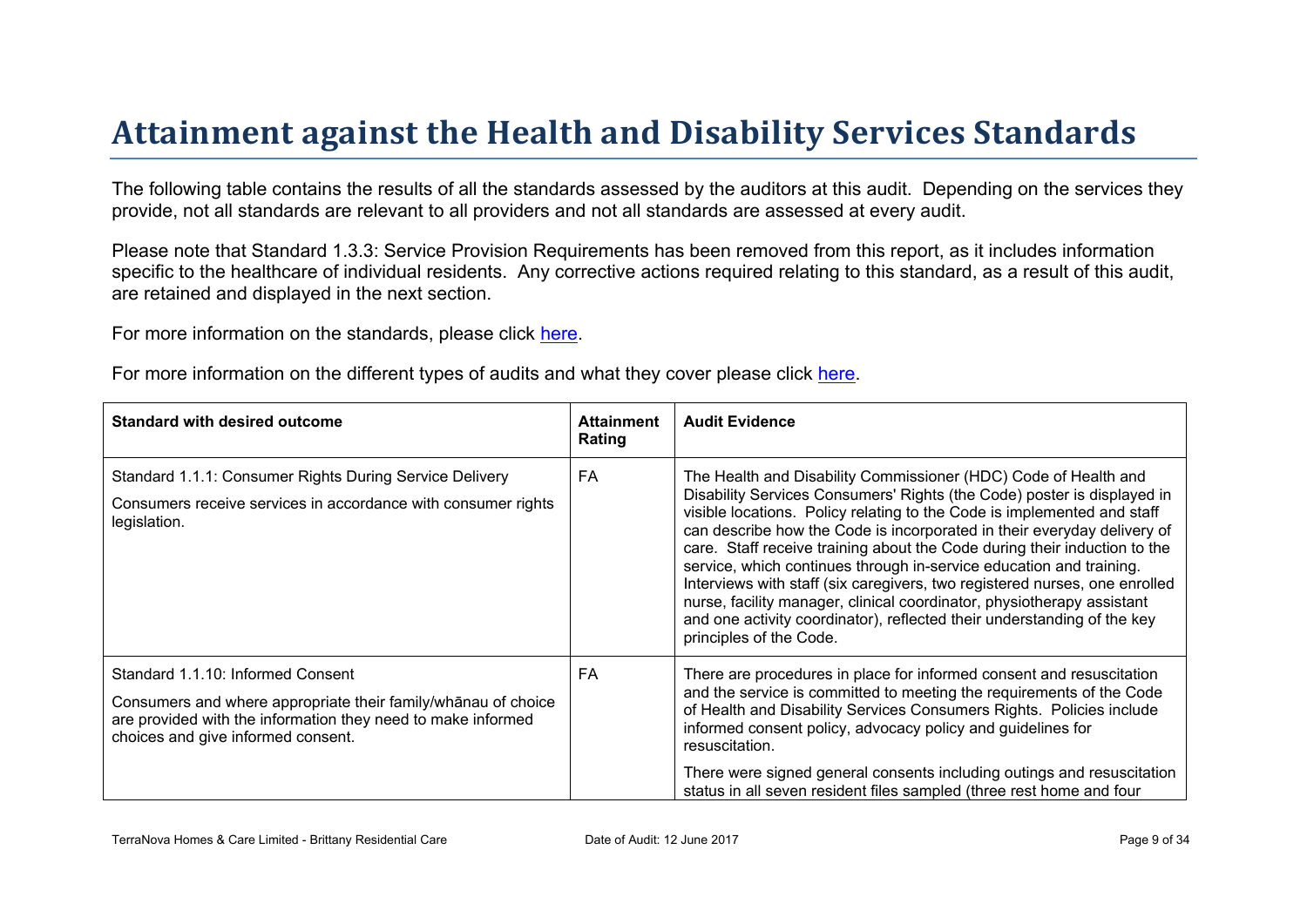|                                                                                                                                                                            |           | hospital level of care residents- including one resident under the<br>respite contract and one YPD resident). Resuscitation treatment plans<br>and advance directives were appropriately signed in the files reviewed.<br>Discussions with staff confirmed that they were familiar with the<br>requirements to obtain informed consent for personal care and entering<br>rooms.<br>Discussion with relatives confirmed that the service actively involves<br>them in decisions that affect their relative's lives.<br>Informed consent processes and family/resident care plan updates are<br>also reviewed through the six-monthly MDT.                                                                          |
|----------------------------------------------------------------------------------------------------------------------------------------------------------------------------|-----------|-------------------------------------------------------------------------------------------------------------------------------------------------------------------------------------------------------------------------------------------------------------------------------------------------------------------------------------------------------------------------------------------------------------------------------------------------------------------------------------------------------------------------------------------------------------------------------------------------------------------------------------------------------------------------------------------------------------------|
| Standard 1.1.11: Advocacy And Support<br>Service providers recognise and facilitate the right of consumers<br>to advocacy/support persons of their choice.                 | <b>FA</b> | Information on advocacy services is included in the resident information<br>pack that is provided to residents and their family on admission.<br>Pamphlets on advocacy services are available at the entrance to the<br>facility. Interviews with the residents and relatives confirmed their<br>understanding of the availability of advocacy (support) services. Staff<br>receive education and training on the role of advocacy services.                                                                                                                                                                                                                                                                      |
| Standard 1.1.12: Links With Family/Whanau And Other<br><b>Community Resources</b><br>Consumers are able to maintain links with their family/whānau<br>and their community. | <b>FA</b> | Residents may have visitors of their choice at any time. The service<br>encourages the residents to maintain relationships with their family,<br>friends and community groups by encouraging their attendance at<br>functions and events and providing assistance to ensure that they are<br>able to participate in as much as they can safely and desire to do.<br>Resident meetings are held monthly. The service works with their YPD<br>residents to encourage continued involvement with community groups<br>(link to 1.3.7.1).<br>Many of the hospital residents have high physical needs, so often it is<br>more appropriate to support family, friends and community groups to<br>come into the facility. |
| Standard 1.1.13: Complaints Management<br>The right of the consumer to make a complaint is understood,<br>respected, and upheld.                                           | <b>FA</b> | The complaints procedure is provided to residents and relatives on<br>entry to the service. The facility manager maintains a record of all<br>complaints, both verbal and written, by using a complaint register.<br>Complaints are documented on the organisation's electronic system<br>(People Point). These are also monitored by head office.<br>Discussions with residents and relatives confirmed they were provided                                                                                                                                                                                                                                                                                       |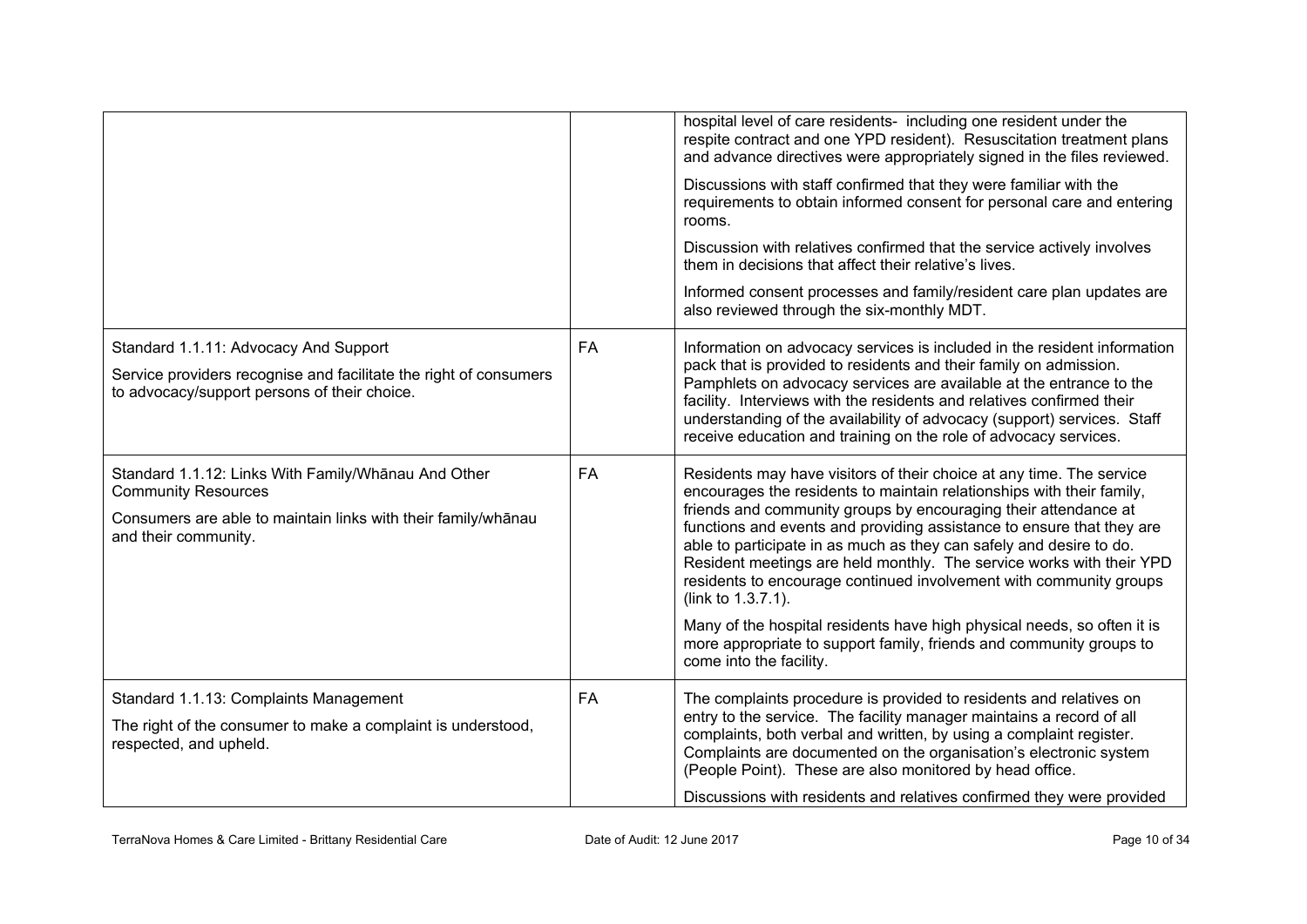|                                                                                                                                                                                                                                           |           | with information on complaints. Complaints forms are in a visible<br>location at the entrance to the facility. Six complaints received in<br>2016/2017 YTD were reviewed, with evidence of appropriate follow-up<br>actions taken. Caregivers interviewed commented that complaints are<br>part of the meeting agenda and are discussed at various facility<br>meetings. There is a recent HDC complaint that the service has<br>responded to and awaiting response.                                                                                                                                                                                                                                                                                                                           |
|-------------------------------------------------------------------------------------------------------------------------------------------------------------------------------------------------------------------------------------------|-----------|------------------------------------------------------------------------------------------------------------------------------------------------------------------------------------------------------------------------------------------------------------------------------------------------------------------------------------------------------------------------------------------------------------------------------------------------------------------------------------------------------------------------------------------------------------------------------------------------------------------------------------------------------------------------------------------------------------------------------------------------------------------------------------------------|
| Standard 1.1.2: Consumer Rights During Service Delivery<br>Consumers are informed of their rights.                                                                                                                                        | <b>FA</b> | Details relating to the Code are included in the resident information<br>pack that is provided to new residents and their family. This information<br>is also available at reception. The facility manager, the clinical<br>coordinator and registered nurses discuss aspects of the Code with<br>residents and their family on admission.                                                                                                                                                                                                                                                                                                                                                                                                                                                     |
|                                                                                                                                                                                                                                           |           | Discussions relating to the Code are held during the resident/family<br>meetings. All nine residents (six rest home level, two hospital level and<br>one YPD) and five relatives (two rest home and three hospital)<br>interviewed, report that the residents' rights are being upheld by the<br>service. Staff interviewed were familiar with the Code of Rights.                                                                                                                                                                                                                                                                                                                                                                                                                             |
| Standard 1.1.3: Independence, Personal Privacy, Dignity, And<br>Respect<br>Consumers are treated with respect and receive services in a<br>manner that has regard for their dignity, privacy, and<br>independence.                        | <b>FA</b> | Residents are treated with dignity and respect. Privacy is ensured and<br>independence is encouraged. Discussions with residents and relatives<br>were positive about the service in relation to their values and beliefs<br>being considered and met. Residents' files and care plans identify<br>residents preferred names. Values and beliefs information is gathered<br>on admission with family involvement and is integrated into the<br>residents' care plans. Spiritual needs are identified and church services<br>are held. There is a policy on abuse and neglect and staff have<br>received training. There are three double rooms and three four-bedded<br>rooms in the facility. All shared rooms have curtains between bed<br>spaces to protect resident's privacy and dignity. |
| Standard 1.1.4: Recognition Of Māori Values And Beliefs<br>Consumers who identify as Māori have their health and disability<br>needs met in a manner that respects and acknowledges their<br>individual and cultural, values and beliefs. | FA        | The service is committed to ensuring that the individual interests,<br>customs, beliefs, cultural and ethnic backgrounds of Māori are valued<br>and fostered within the service. They value and encourage active<br>participation and input of the family/whanau in the day-to-day care of<br>the resident. Eight residents identifying as Māori are living at the<br>facility.                                                                                                                                                                                                                                                                                                                                                                                                                |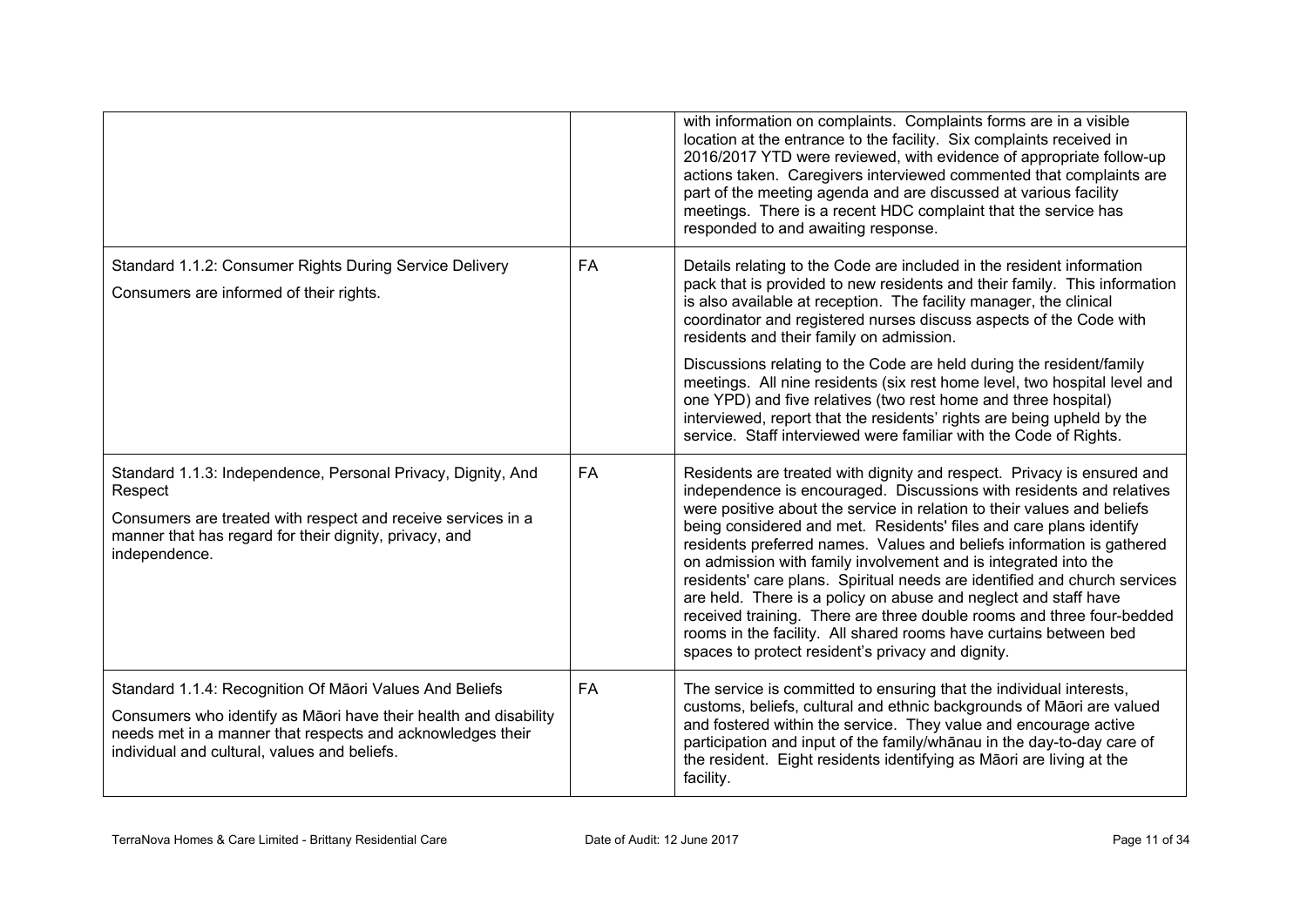|                                                                                                                                                                                                                                 |           | Māori consultation is available through the documented iwi links and<br>Māori health services. Staff receive education on cultural awareness<br>during their induction to the service and as a regular in-service topic.<br>There are guidelines for understanding the Māori culture as it relates to<br>health (Te Whare Tapa Wha). All caregivers interviewed were aware of<br>the importance of whanau in the delivery of care for Maori residents.<br>The residents welcomed the audit team with a Powhiri ceremony on the<br>first day of audit.                                                                                                                                              |
|---------------------------------------------------------------------------------------------------------------------------------------------------------------------------------------------------------------------------------|-----------|----------------------------------------------------------------------------------------------------------------------------------------------------------------------------------------------------------------------------------------------------------------------------------------------------------------------------------------------------------------------------------------------------------------------------------------------------------------------------------------------------------------------------------------------------------------------------------------------------------------------------------------------------------------------------------------------------|
|                                                                                                                                                                                                                                 |           |                                                                                                                                                                                                                                                                                                                                                                                                                                                                                                                                                                                                                                                                                                    |
| Standard 1.1.6: Recognition And Respect Of The Individual's<br>Culture, Values, And Beliefs<br>Consumers receive culturally safe services which recognise and<br>respect their ethnic, cultural, spiritual values, and beliefs. | <b>FA</b> | The service identifies the residents' personal needs and values from the<br>time of admission. This is achieved with the resident, family and/or<br>their representative. Cultural values and beliefs are discussed and they<br>are incorporated into the residents' electronic care plans. All residents<br>and relatives interviewed confirmed they were involved in developing<br>the resident plans of care, which included the identification of individual<br>values and beliefs. There are spiritual, religious and cultural standard<br>operating procedures (SOPs) to guide staff. All care plans reviewed<br>included the resident's social, spiritual, cultural and recreational needs. |
| Standard 1.1.7: Discrimination<br>Consumers are free from any discrimination, coercion,<br>harassment, sexual, financial, or other exploitation.                                                                                | <b>FA</b> | The staff employment process includes the signing of a code of<br>conduct. Job descriptions include responsibilities of the position and<br>ethics, advocacy and legal issues. Interviews with staff and<br>management evidenced the orientation programme provided to staff on<br>induction includes an emphasis on dignity and privacy and boundaries.<br>Interviews with staff confirm their understanding of professional<br>boundaries.                                                                                                                                                                                                                                                       |
| Standard 1.1.8: Good Practice<br>Consumers receive services of an appropriate standard.                                                                                                                                         | FA        | The service promotes evidence-based practice and encourages good<br>practice. Registered nursing staff are available 24 hours a day. A<br>house GP visits the facility at least once per week. The GP reviews<br>residents identified as stable every three months, with more frequent<br>visits for those residents whose condition is not deemed stable.                                                                                                                                                                                                                                                                                                                                         |
|                                                                                                                                                                                                                                 |           | The service receives support from the district health board, which<br>includes visits from the mental health team and nurse specialist visits.<br>Physiotherapy services are provided on-site four hours per week, with<br>the support of a physiotherapy assistant five hours per day Monday-<br>Friday. There is a regular in-service education and training programme                                                                                                                                                                                                                                                                                                                           |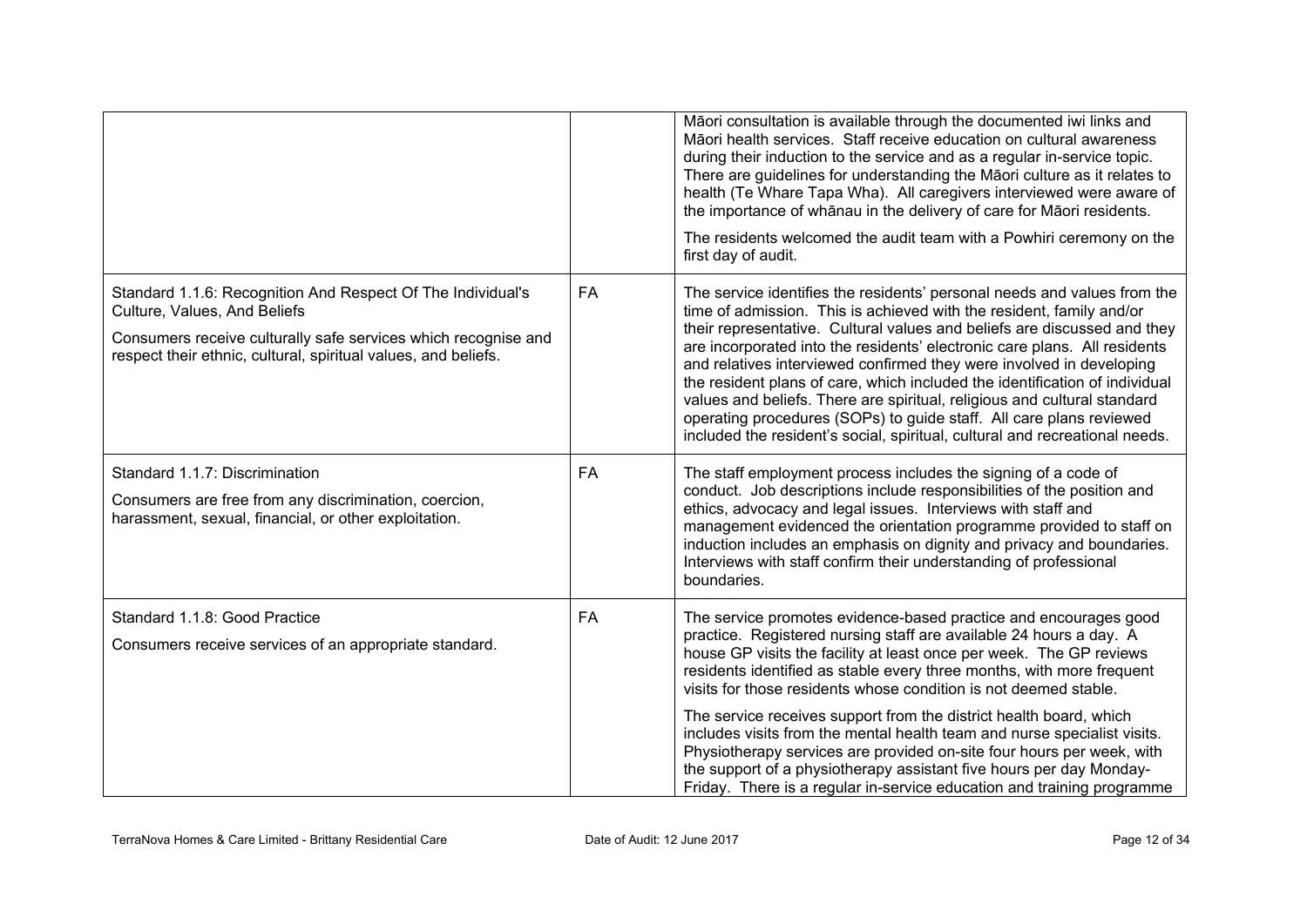|                                                                                                                                                               |        | for staff. The service has links with the local community and<br>encourages residents to remain independent.<br>An annual organisational education planner was rolled-out in January<br>2016 by the organisation and updated in 2017. These sessions are<br>being delivered as planned in the care home including opportunistic<br>education around areas of development identified by clinical coordinator<br>and facility manager that require extra training (eg, stoma therapy<br>training when there was a resident with a colostomy or following<br>incident/accident analysis). Six of seven qualified staff and nine<br>caregivers have completed the Fundamentals of Palliative Care<br>certificate. This involved 12 modules to be completed by the staff both<br>through training and online resources. The manager advised that<br>completion of this has also had the added benefit of creating a strong<br>relationship with the local hospice. |
|---------------------------------------------------------------------------------------------------------------------------------------------------------------|--------|---------------------------------------------------------------------------------------------------------------------------------------------------------------------------------------------------------------------------------------------------------------------------------------------------------------------------------------------------------------------------------------------------------------------------------------------------------------------------------------------------------------------------------------------------------------------------------------------------------------------------------------------------------------------------------------------------------------------------------------------------------------------------------------------------------------------------------------------------------------------------------------------------------------------------------------------------------------|
|                                                                                                                                                               |        | TerraNova has established benchmarking across its sites. There is a<br>strong commitment to quality improvement at Brittany House and<br>across the organisation. Improvement initiatives and quality goals are<br>identified involving staff and are regularly reviewed. Steering groups for<br>restraint, infection control and H&S are being implemented at an<br>organisational level.                                                                                                                                                                                                                                                                                                                                                                                                                                                                                                                                                                    |
|                                                                                                                                                               |        | Risk management reports are completed for residents at risk and<br>service delivery risks such as (but not limited to): incidents/accidents;<br>residents with pain; unexplained weight loss; and identified depression.<br>Action plans are implemented to minimise the risk and processes<br>reviewed and evaluated. The risk management report is provided to<br>head office and discussed and shared through manager<br>teleconferences.                                                                                                                                                                                                                                                                                                                                                                                                                                                                                                                  |
| Standard 1.1.9: Communication<br>Service providers communicate effectively with consumers and<br>provide an environment conducive to effective communication. | PA Low | Standard operating procedures relating to accident/incidents,<br>complaints and open disclosure alert staff to their responsibility to notify<br>family/next of kin of any accident/incident that occurs. There is an open<br>disclosure policy.                                                                                                                                                                                                                                                                                                                                                                                                                                                                                                                                                                                                                                                                                                              |
|                                                                                                                                                               |        | Accident/incident forms and electronic records of incidents (on People<br>Point) have a section for staff to indicate if next of kin are to be informed<br>(or not) of an accident/incident. Not all accident/incident forms or<br>corresponding progress notes reviewed (from May 2017), identified                                                                                                                                                                                                                                                                                                                                                                                                                                                                                                                                                                                                                                                          |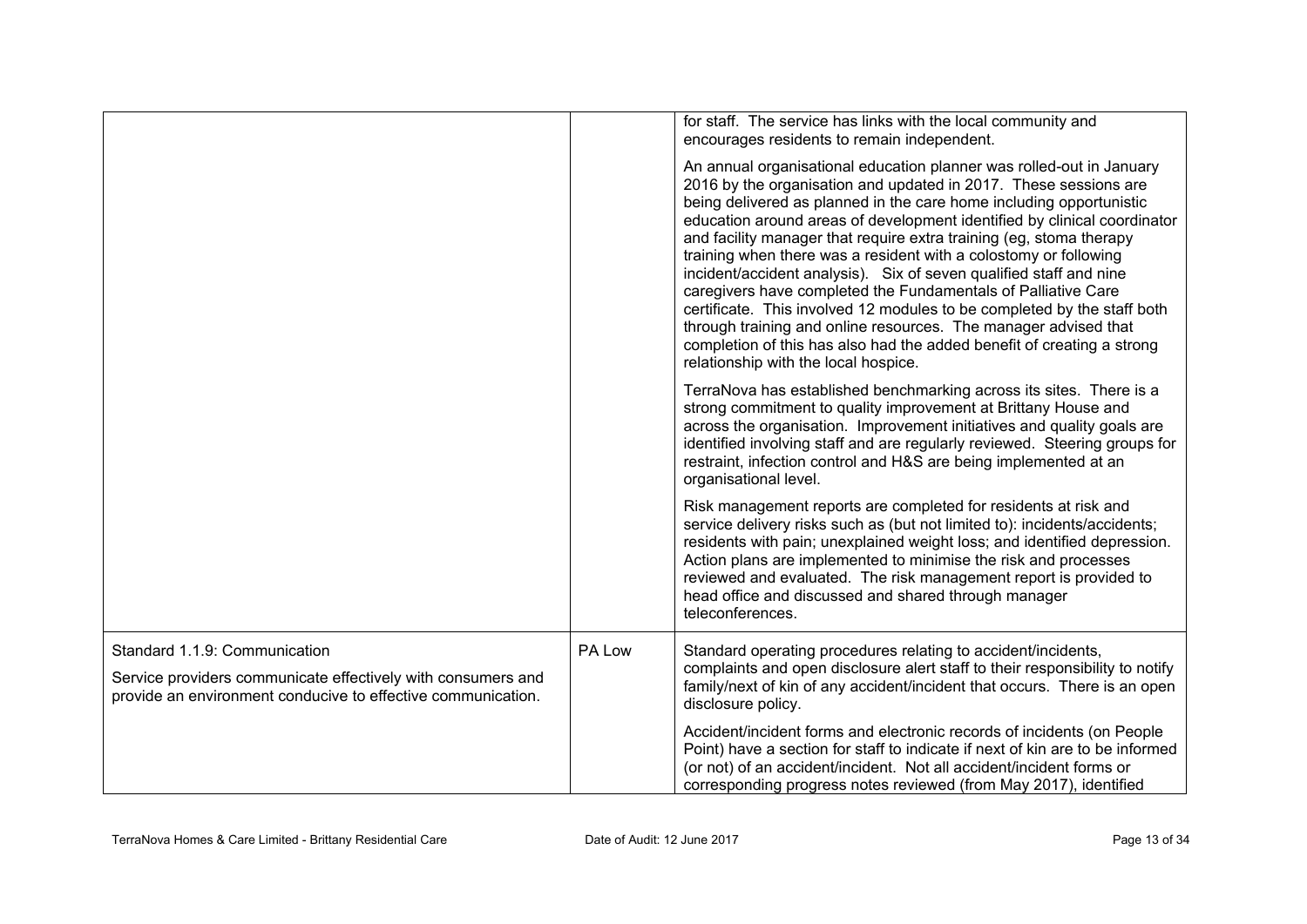|                                                                                                                                    |           | family were kept informed. Relatives interviewed reported that they are<br>contacted when there is a change to treatment of care, or if there has<br>been an incident.                                                                                                                                                                                                                                                                                              |
|------------------------------------------------------------------------------------------------------------------------------------|-----------|---------------------------------------------------------------------------------------------------------------------------------------------------------------------------------------------------------------------------------------------------------------------------------------------------------------------------------------------------------------------------------------------------------------------------------------------------------------------|
|                                                                                                                                    |           | Cultural appropriateness includes interpreter services.                                                                                                                                                                                                                                                                                                                                                                                                             |
|                                                                                                                                    |           | Staff could describe how interpreter services can be accessed. The<br>information pack is available in large print and read to residents who<br>require assistance.                                                                                                                                                                                                                                                                                                 |
|                                                                                                                                    |           | Non-subsidised residents are advised in writing of their eligibility and<br>the process to become a subsidised resident should they wish to do so.<br>The Ministry of Health 'Long-term Residential Care in a Rest Home or<br>Hospital – what you need to know' is provided to residents on entry.<br>The residents and family are informed prior to entry of the scope of<br>services and any items they have to pay for that are not covered by the<br>agreement. |
| Standard 1.2.1: Governance                                                                                                         | <b>FA</b> | Brittany House Residential Care is part of TerraNova Homes and Care                                                                                                                                                                                                                                                                                                                                                                                                 |
| The governing body of the organisation ensures services are<br>planned, coordinated, and appropriate to the needs of<br>consumers. |           | Ltd. The service currently provides care for up to 62 residents. The<br>service is certified to provide hospital (medical and geriatric) and rest<br>home level care. This audit also included verifying the service as<br>suitable to provide residential disability -physical level care.                                                                                                                                                                         |
|                                                                                                                                    |           | On the day of the audit, there were 50 residents. There were 27<br>hospital residents (including 2 YPD residents, 2 hospital respite, 1<br>mental health and 1 resident under ACC). There were 23 rest home<br>residents (including 4 long-term chronic and 2 YPD). There are 55 dual<br>purpose beds which split between both floors. The majority of the<br>hospital residents were located on the first floor of the building.                                   |
|                                                                                                                                    |           | The organisation has a vision, mission statement and objectives. There<br>is an organisational business plan that links to the site-specific quality<br>goals and objectives. The CEO reports to the board two-three monthly.                                                                                                                                                                                                                                       |
|                                                                                                                                    |           | Annual goals for the facility have been determined, which link to the<br>overarching organisational plan. Quality goals for 2017 include: (i) to<br>reduce the use of restraint by 65% (based on 2016 numbers); (ii) to<br>reduce by 50% the rate of infections incidents; (iii) that 90% of newly<br>employed FT/PT staff and will have completed a L2 certificate in Health<br>& Wellbeing 90 days post start date by end Dec 2017; and (iv) increase             |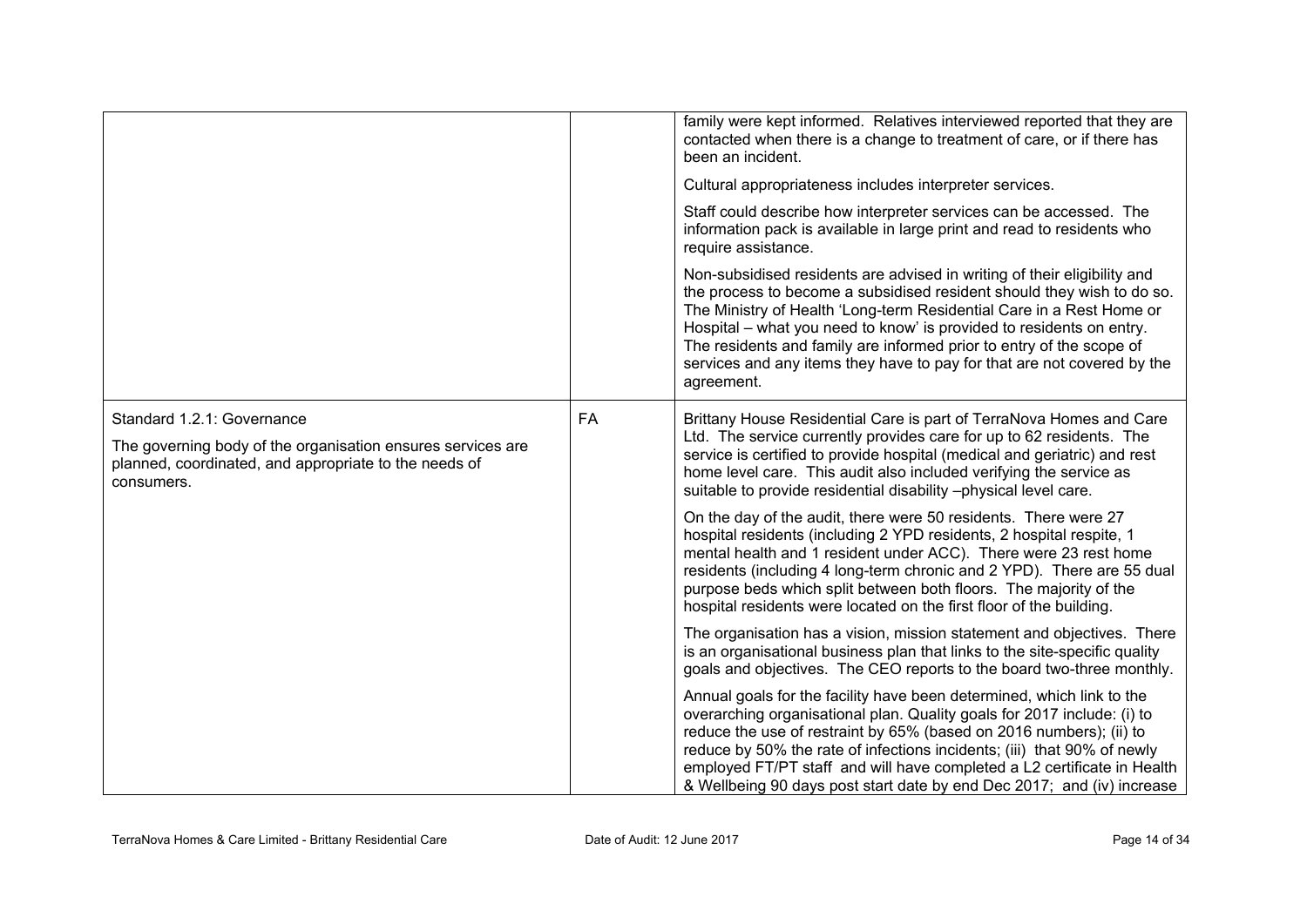|                                                                                                                                                                                                                                                     |           | by 50%, staff attendance to internal education (based on 2016<br>numbers). Progress to meeting goals are regularly reviewed through<br>meeting minutes.<br>The managers across TerraNova teleconference weekly as a group<br>with the CEO. One of the key focuses of the organisation is<br>transparency and learning. Weekly teleconferences between managers<br>and clinical managers, provides that opportunity. A monthly risk<br>management report is completed at Brittany House Residential Care;<br>review/outcome is completed as part of that report and monitored by<br>head office. |
|-----------------------------------------------------------------------------------------------------------------------------------------------------------------------------------------------------------------------------------------------------|-----------|-------------------------------------------------------------------------------------------------------------------------------------------------------------------------------------------------------------------------------------------------------------------------------------------------------------------------------------------------------------------------------------------------------------------------------------------------------------------------------------------------------------------------------------------------------------------------------------------------|
|                                                                                                                                                                                                                                                     |           | The facility manager (RN) has been in the role since February 2017 and<br>has previously worked in aged care management roles. The clinical<br>coordinator (RN) has been in the role since February 2017 and has<br>many years' experience working in Australia in aged care. Staff spoke<br>positively about the support/direction and management of the current<br>management team.                                                                                                                                                                                                           |
|                                                                                                                                                                                                                                                     |           | The facility manager and clinical coordinator have maintained over eight<br>hours annually of professional development activities related to<br>managing an aged care service.                                                                                                                                                                                                                                                                                                                                                                                                                  |
| Standard 1.2.2: Service Management<br>The organisation ensures the day-to-day operation of the service<br>is managed in an efficient and effective manner which ensures<br>the provision of timely, appropriate, and safe services to<br>consumers. | <b>FA</b> | A clinical coordinator/registered nurse (RN) who is employed full-time,<br>supports the facility manager and steps in when the facility manager is<br>absent. The TerraNova CEO and clinical quality & risk advisor visits<br>regularly and supports both managers. The clinical and quality risk<br>advisor was on-site on day two of the audit.<br>The service's operational plans, policies and procedures promote a<br>safe and therapeutic focus for residents affected by the aging process<br>and promotes quality of life.                                                              |
| Standard 1.2.3: Quality And Risk Management Systems<br>The organisation has an established, documented, and<br>maintained quality and risk management system that reflects<br>continuous quality improvement principles.                            | <b>FA</b> | A quality and risk management programme is well established.<br>Interviews with the managers and staff reflect their understanding of the<br>quality and risk management systems.<br>TerraNova's policies, procedures and relevant forms are available both<br>in hard copy and online under "Share Point" (intranet). Review of<br>clinical policies and procedures is coordinated by the clinical quality and<br>risk advisor (CQRA) in conjunction with the managers and clinical                                                                                                            |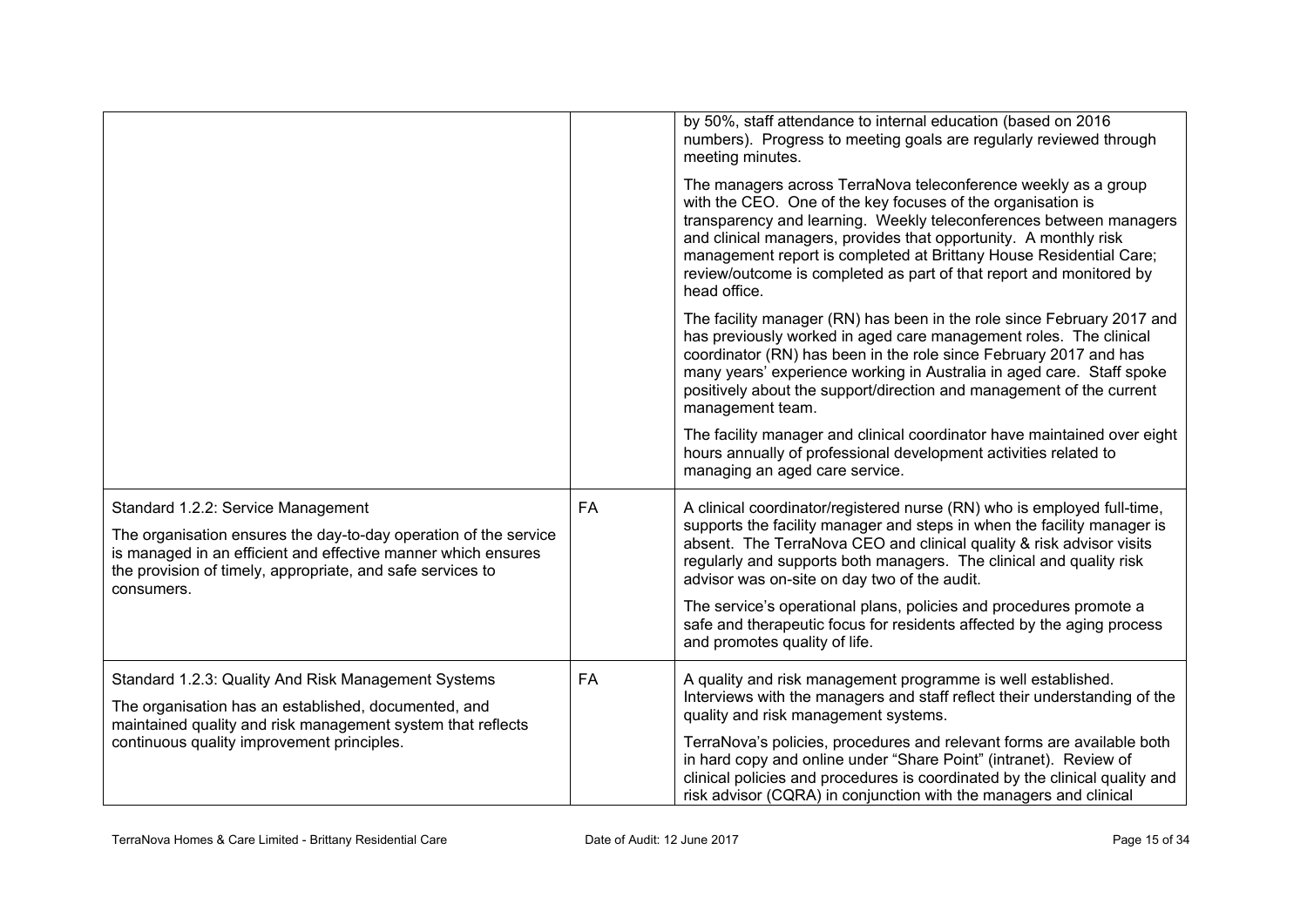| coordinators. Approval of the amended/new document involves the<br>executive management team before uploading and release of the<br>document.                                                                                                                                                                                                                                                                                                                                                                                                                                                                  |
|----------------------------------------------------------------------------------------------------------------------------------------------------------------------------------------------------------------------------------------------------------------------------------------------------------------------------------------------------------------------------------------------------------------------------------------------------------------------------------------------------------------------------------------------------------------------------------------------------------------|
| Updated documents are released/supplied to the facility. A memo is<br>sent to the managers along with printed copies of relevant documents<br>for filing in their master hard copy folders. There are procedures to<br>guide staff in managing clinical and non-clinical emergencies. Policies<br>and procedures and associated implementation systems provide a<br>good level of assurance that the facility is meeting accepted good<br>practice and adhering to relevant standards. A document control<br>system is in place.                                                                               |
| TerraNova has robust quality and risk management systems<br>implemented across its facilities. Across TerraNova, benchmarking is<br>well established. The online 'ZAP reporting' system has been set up<br>which pulls data/clinical indicators from 'People Point' (electronic<br>system). This gives a more thorough analysis and is monitored by the<br>TerraNova clinical quality & risk advisor who supports the managers at<br>Brittany House Residential Care to further analyse the data and<br>introduce corrective actions where needed.                                                             |
| The monthly monitoring, collation and evaluation of quality and risk data<br>includes (but is not limited to): resident falls; infection rates; complaints<br>received; restraint use; pressure injuries; wounds; and medication<br>errors. An annual internal audit schedule was sighted for the service,<br>with evidence of internal audits occurring as per the audit schedule.<br>Quality and risk data, including trends in data and benchmarked results<br>are discussed in staff meetings. Corrective actions are implemented<br>when service shortfalls are identified and signed off when completed. |
| A residents meeting occurs two monthly and an annual resident survey<br>is completed. The last survey identified 96% overall satisfaction with<br>the service. Quality projects were implemented as a result of<br>suggestions from the resident's meetings (link to 1.3.7.1).                                                                                                                                                                                                                                                                                                                                 |
| Interviews with staff and review of meeting minutes/quality corrective<br>action forms/opportunist education sessions, demonstrate a culture of<br>quality improvements.                                                                                                                                                                                                                                                                                                                                                                                                                                       |
| Falls prevention strategies are in place. A health and safety system is<br>in place. Health and safety is an agenda item of the staff meeting.                                                                                                                                                                                                                                                                                                                                                                                                                                                                 |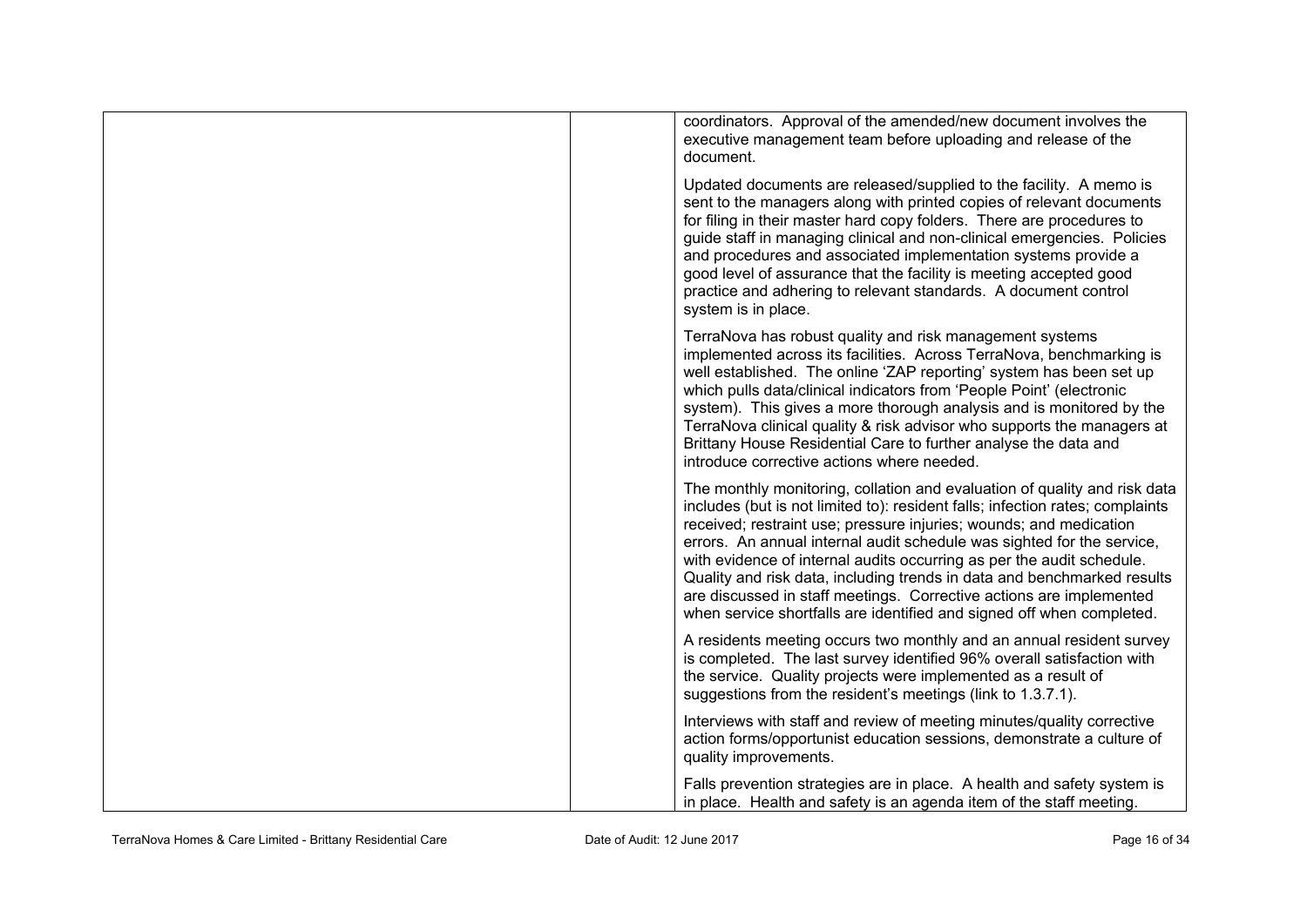|                                                                                                                                                                                                                                                     |    | Hazard identification forms and a hazard register are in place. Health<br>and safety management has been improved with organisational three-<br>monthly health and safety meetings, the appointment of a health and<br>safety officer and rep and a focus on reducing hazards and promoting<br>safe work habits amongst employees.                                                                                                                                      |
|-----------------------------------------------------------------------------------------------------------------------------------------------------------------------------------------------------------------------------------------------------|----|-------------------------------------------------------------------------------------------------------------------------------------------------------------------------------------------------------------------------------------------------------------------------------------------------------------------------------------------------------------------------------------------------------------------------------------------------------------------------|
|                                                                                                                                                                                                                                                     |    | Three steering groups at an organisational level have been<br>implemented including a restraint, health and safety and infection<br>control group. A representative from Brittany House Residential Care<br>attends each of the organisational steering groups.                                                                                                                                                                                                         |
|                                                                                                                                                                                                                                                     |    | A robust risk management system is in place with the clinical<br>coordinator completing a monthly report with corrective actions.<br>Incident management is well managed, with all incidents being reported<br>on 'People Point' and reviewed by the clinical coordinator and facility<br>manager (FM) on a daily basis. Incidents are also able to be reviewed<br>in detail by the CEO and CQ&R advisor on 'People Point'.                                             |
| Standard 1.2.4: Adverse Event Reporting<br>All adverse, unplanned, or untoward events are systematically<br>recorded by the service and reported to affected consumers and<br>where appropriate their family/whanau of choice in an open<br>manner. | FA | Fifteen accident/incident forms were reviewed (from May 2017).<br>Accident/incident forms and electronic records of incidents (on People<br>Point) identify follow up by a RN. Each event involving a resident<br>reflected a clinical assessment and follow up by a RN. Incidents are<br>benchmarked and analysed for trends. Incident/accident data is linked<br>to the organisation's quality and risk management programme and is<br>used for comparative purposes. |
|                                                                                                                                                                                                                                                     |    | The managers are aware of their requirement to notify relevant<br>authorities in relation to essential notifications and provided examples.                                                                                                                                                                                                                                                                                                                             |
| Standard 1.2.7: Human Resource Management<br>Human resource management processes are conducted in<br>accordance with good employment practice and meet the<br>requirements of legislation.                                                          | FA | There are human resources policies in place, including recruitment,<br>selection, orientation and staff training and development. Seven staff<br>files reviewed (facility manager, clinical manager, RN, two caregivers<br>and one activity coordinator) evidenced implementation of the<br>recruitment process, employment contracts, completed orientation and<br>annual performance appraisals. A register of practising certificates is<br>maintained.              |
|                                                                                                                                                                                                                                                     |    | The service has a comprehensive orientation programme in place that<br>provides new staff with relevant information for safe work practice. The<br>orientation programme is developed specifically to worker type (eg, RN                                                                                                                                                                                                                                               |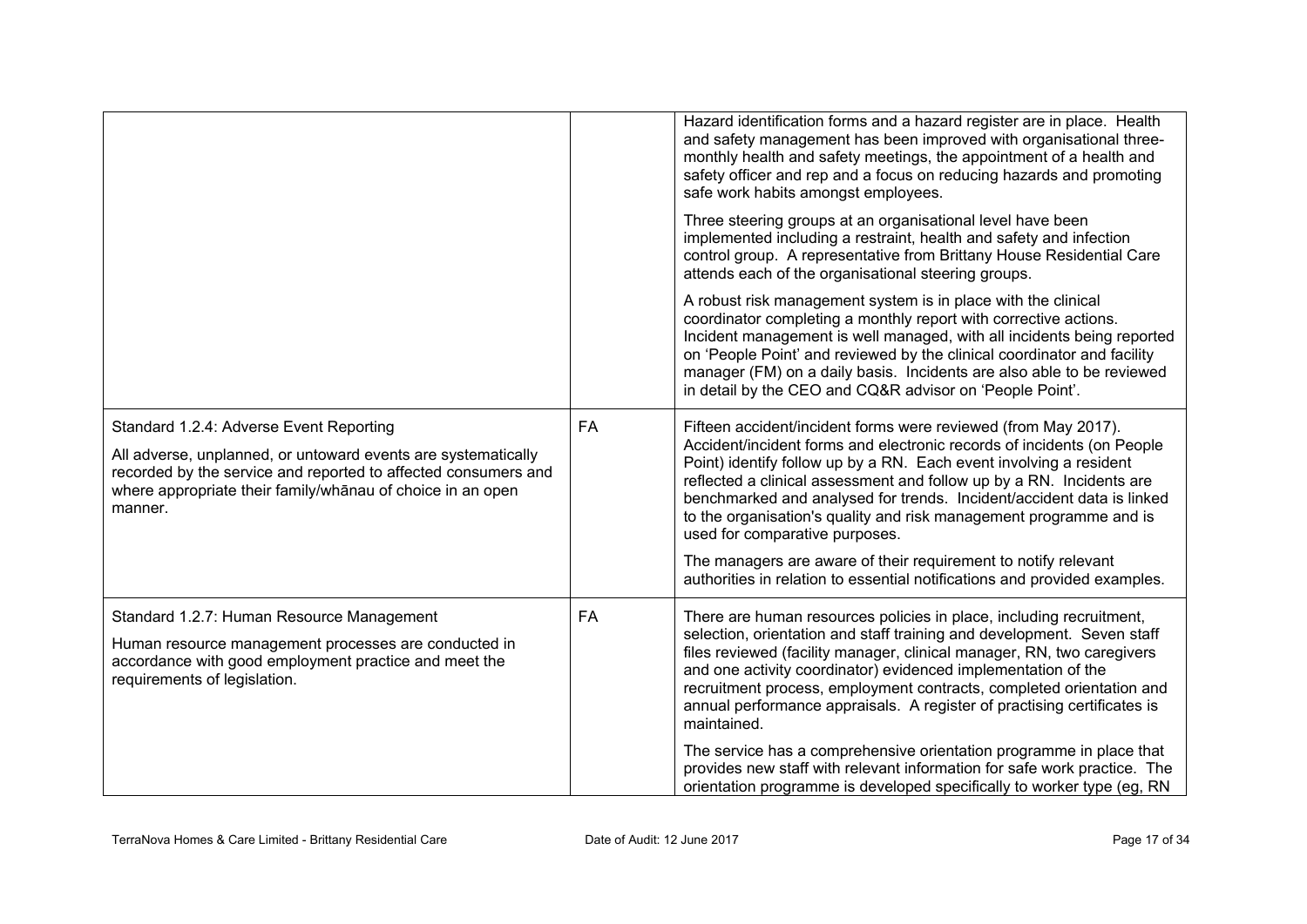|                                                                                                                                                                                   |           | and support staff) and includes documented competencies. New staff<br>are buddied for a period of time and during this period they do not carry<br>a clinical load. The orientation booklet aligns with NZQA foundations<br>level two and staff have ninety days to complete. On completion of this<br>orientation, they have effectively attained their first national certificates.<br>From this, they are then able to continue with core competencies level<br>three unit standards.                                                                                                                                                                                                        |
|-----------------------------------------------------------------------------------------------------------------------------------------------------------------------------------|-----------|-------------------------------------------------------------------------------------------------------------------------------------------------------------------------------------------------------------------------------------------------------------------------------------------------------------------------------------------------------------------------------------------------------------------------------------------------------------------------------------------------------------------------------------------------------------------------------------------------------------------------------------------------------------------------------------------------|
|                                                                                                                                                                                   |           | The 2017 education plan is implemented. Education sessions are<br>being delivered as planned in the care home including opportunistic<br>education around areas of development, identified by clinical<br>coordinator and facility manager, that require extra training (eg, when a<br>resident was admitted with a genetic disease, or following<br>incident/accident analysis). Specific education has been provided in<br>relation to the current needs of their young people (YPD). Education<br>and training for clinical staff is linked to external education provided by<br>the district health board. The service has well exceeded over eight<br>hours of training provided annually. |
|                                                                                                                                                                                   |           | A competency programme is in place with different requirements<br>according to work type. Core competencies are completed annually<br>and a record of completion is maintained (signed competency<br>questionnaires sighted in reviewed files). Competencies include (but<br>not limited to): cultural; glucose monitoring and insulin; fire safety;<br>medication; manual handling; controlled drug checking; restraint; SC<br>administration; infection control; and wound care.                                                                                                                                                                                                              |
| Standard 1.2.8: Service Provider Availability<br>Consumers receive timely, appropriate, and safe service from<br>suitably qualified/skilled and/or experienced service providers. | <b>FA</b> | The staffing levels meet contractual requirements. The facility manager<br>and clinical coordinator are available during weekdays and on call out<br>of hours.                                                                                                                                                                                                                                                                                                                                                                                                                                                                                                                                  |
|                                                                                                                                                                                   |           | There is a registered nurse on duty on each shift, seven days per week<br>and they are based on the first floor. An enrolled nurse/team leader<br>(senior caregiver) is on duty on the ground floor on each shift, seven<br>days per week.                                                                                                                                                                                                                                                                                                                                                                                                                                                      |
|                                                                                                                                                                                   |           | Additionally, for 27 residents (12 rest home and 15 hospital) on the first<br>floor; there are four caregivers on duty on the morning shift, three on<br>the afternoon shift and at night there is one caregiver on duty.                                                                                                                                                                                                                                                                                                                                                                                                                                                                       |
|                                                                                                                                                                                   |           | For 23 residents (15 rest home and 8 hospital) on the ground floor;                                                                                                                                                                                                                                                                                                                                                                                                                                                                                                                                                                                                                             |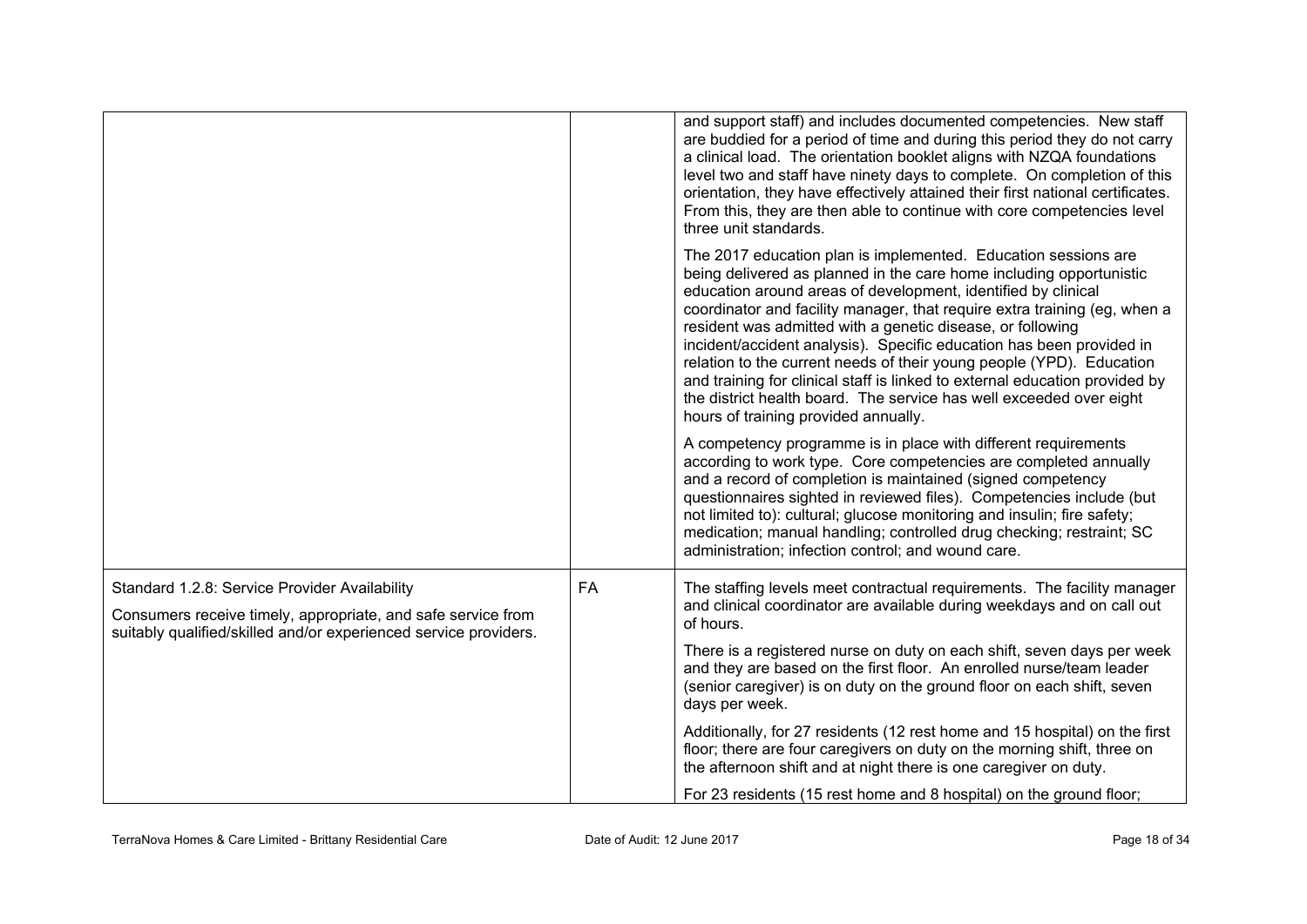|                                                                                                                                                                                        |           | there are two caregivers on duty on the morning shift, two caregivers on<br>the afternoon shift and one caregiver at night.                                                                                                                                                                                                                                                                                                                                                                                                                                                                                                                                                                                                                                                 |
|----------------------------------------------------------------------------------------------------------------------------------------------------------------------------------------|-----------|-----------------------------------------------------------------------------------------------------------------------------------------------------------------------------------------------------------------------------------------------------------------------------------------------------------------------------------------------------------------------------------------------------------------------------------------------------------------------------------------------------------------------------------------------------------------------------------------------------------------------------------------------------------------------------------------------------------------------------------------------------------------------------|
|                                                                                                                                                                                        |           | The rosters reviewed evidenced an increase in staffing with an increase<br>in occupancy and vice versa.                                                                                                                                                                                                                                                                                                                                                                                                                                                                                                                                                                                                                                                                     |
|                                                                                                                                                                                        |           | A physiotherapy assistant works 08.30 am - 1.30 pm Monday - Friday.<br>The activity coordinator works 08.30 am - 4.30 pm Monday- Friday.                                                                                                                                                                                                                                                                                                                                                                                                                                                                                                                                                                                                                                    |
|                                                                                                                                                                                        |           | Staff, family members and residents interviewed reported that there<br>were enough staff on duty to meet resident needs.                                                                                                                                                                                                                                                                                                                                                                                                                                                                                                                                                                                                                                                    |
| Standard 1.2.9: Consumer Information Management Systems<br>Consumer information is uniquely identifiable, accurately<br>recorded, current, confidential, and accessible when required. | FA        | The resident files are appropriate to the service type. Residents<br>entering the service have all relevant initial information recorded within<br>24 hours of entry into the resident's individual record. An initial support<br>plan is also developed in this time. Information containing personal<br>resident information is kept confidential and cannot be viewed by other<br>residents or members of the public. All staff have access to areas<br>relevant to them on the People Point electronic system. Electronic<br>records are protected from unauthorised access. Hard copy records<br>are held securely.<br>Residents' files demonstrate service integration. Entries are legible,<br>timed, dated and signed by the relevant caregiver or nurse, including |
|                                                                                                                                                                                        |           | designation. Electronic records clearly identify staff member and time.                                                                                                                                                                                                                                                                                                                                                                                                                                                                                                                                                                                                                                                                                                     |
| Standard 1.3.1: Entry To Services<br>Consumers' entry into services is facilitated in a competent,<br>equitable, timely, and respectful manner, when their need for                    | <b>FA</b> | There are policies and procedures in place around entry to services.<br>The service provides an information pack on entry to services.<br>Registered nurses assess all residents on entry to service. RNs                                                                                                                                                                                                                                                                                                                                                                                                                                                                                                                                                                   |
| services has been identified.                                                                                                                                                          |           | interviewed were able to describe the entry and admission process.<br>The GP is notified of a new admission.                                                                                                                                                                                                                                                                                                                                                                                                                                                                                                                                                                                                                                                                |
|                                                                                                                                                                                        |           | Eight signed admission agreements were sighted and all had been<br>signed. The agreement aligns to the service contracts and exclusions<br>from the service are included in the admission agreement.                                                                                                                                                                                                                                                                                                                                                                                                                                                                                                                                                                        |
|                                                                                                                                                                                        |           | There are policies and procedures in place around entry to services.<br>The service provides an information pack on entry to services.                                                                                                                                                                                                                                                                                                                                                                                                                                                                                                                                                                                                                                      |
| Standard 1.3.10: Transition, Exit, Discharge, Or Transfer                                                                                                                              | FA        | The service has transfer/discharge/exit policy and procedures in place.<br>The procedures include a transfer/discharge form and use of the DHB                                                                                                                                                                                                                                                                                                                                                                                                                                                                                                                                                                                                                              |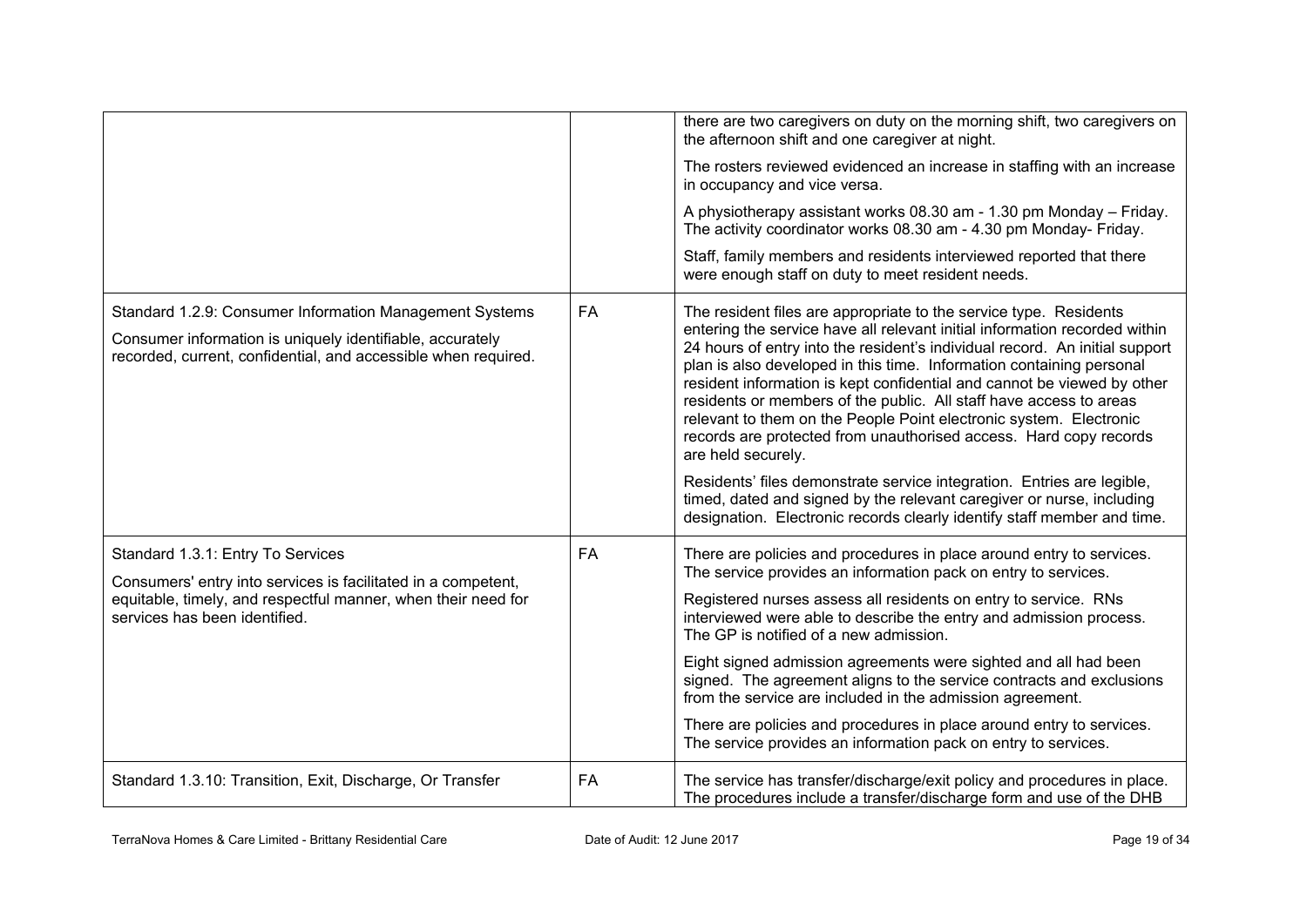| Consumers experience a planned and coordinated transition,<br>exit, discharge, or transfer from services.                                                                                   |           | 'the yellow envelope' is used to improve admission and discharge<br>information to and from public hospital. The RNs report that they<br>include copies of all the required information in the envelope.                                                                                                                                                                                                                                                                                                                                                                                                                                                                                                                                                                                                                                                                                                                                                     |
|---------------------------------------------------------------------------------------------------------------------------------------------------------------------------------------------|-----------|--------------------------------------------------------------------------------------------------------------------------------------------------------------------------------------------------------------------------------------------------------------------------------------------------------------------------------------------------------------------------------------------------------------------------------------------------------------------------------------------------------------------------------------------------------------------------------------------------------------------------------------------------------------------------------------------------------------------------------------------------------------------------------------------------------------------------------------------------------------------------------------------------------------------------------------------------------------|
| Standard 1.3.12: Medicine Management<br>Consumers receive medicines in a safe and timely manner that<br>complies with current legislative requirements and safe practice<br>guidelines.     | FA        | There are comprehensive policies and procedures in place for all<br>aspects of medication management, including self-administration. The<br>RN checks all medications on delivery against the medication and any<br>pharmacy errors recorded are fed back to the supplying pharmacy.<br>Registered nurses, enrolled nurses and senior caregivers responsible<br>for the administering of medications have completed annual medication<br>competencies and annual medication education. Caregivers who act<br>as a second checker also complete a medication competency. There<br>were no self-medicating residents on the day of audit. The two<br>medication rooms were observed to be clean and well organised, all<br>medications were in date and stored appropriately. The medication<br>fridge had temperatures recorded daily and these are within acceptable<br>ranges. Medication trollies are stored in a locked medication room on<br>each floor. |
|                                                                                                                                                                                             |           | Sixteen medication charts were reviewed (included a sample of rest<br>home, hospital, respite, young person's disability and long-term chronic<br>health condition charts). Photo identification and allergy status were<br>documented on all charts. All medication charts had been reviewed by<br>the GP at least three-monthly. All resident medication administration<br>signing-sheets corresponded with the medication chart. The<br>medication round was observed during the audit and the process was<br>noted to be correct and safe.                                                                                                                                                                                                                                                                                                                                                                                                               |
| Standard 1.3.13: Nutrition, Safe Food, And Fluid Management<br>A consumer's individual food, fluids and nutritional needs are met<br>where this service is a component of service delivery. | <b>FA</b> | The residents' individual food, fluids and nutritional needs are being<br>met. Residents are provided with a balanced diet, which meets their<br>cultural and nutritional requirements. The meals are cooked on-site in a<br>well-equipped kitchen. Residents interviewed reported they are<br>satisfied with the service.                                                                                                                                                                                                                                                                                                                                                                                                                                                                                                                                                                                                                                   |
|                                                                                                                                                                                             |           | There is a four-weekly seasonal menu reviewed by a registered<br>dietitian. A dietitian visits as required. A dietary assessment is<br>completed on all residents at the time they are admitted and updated if<br>there is a change in need. Residents with special dietary needs have<br>these needs identified. Resource information on these diets is available                                                                                                                                                                                                                                                                                                                                                                                                                                                                                                                                                                                           |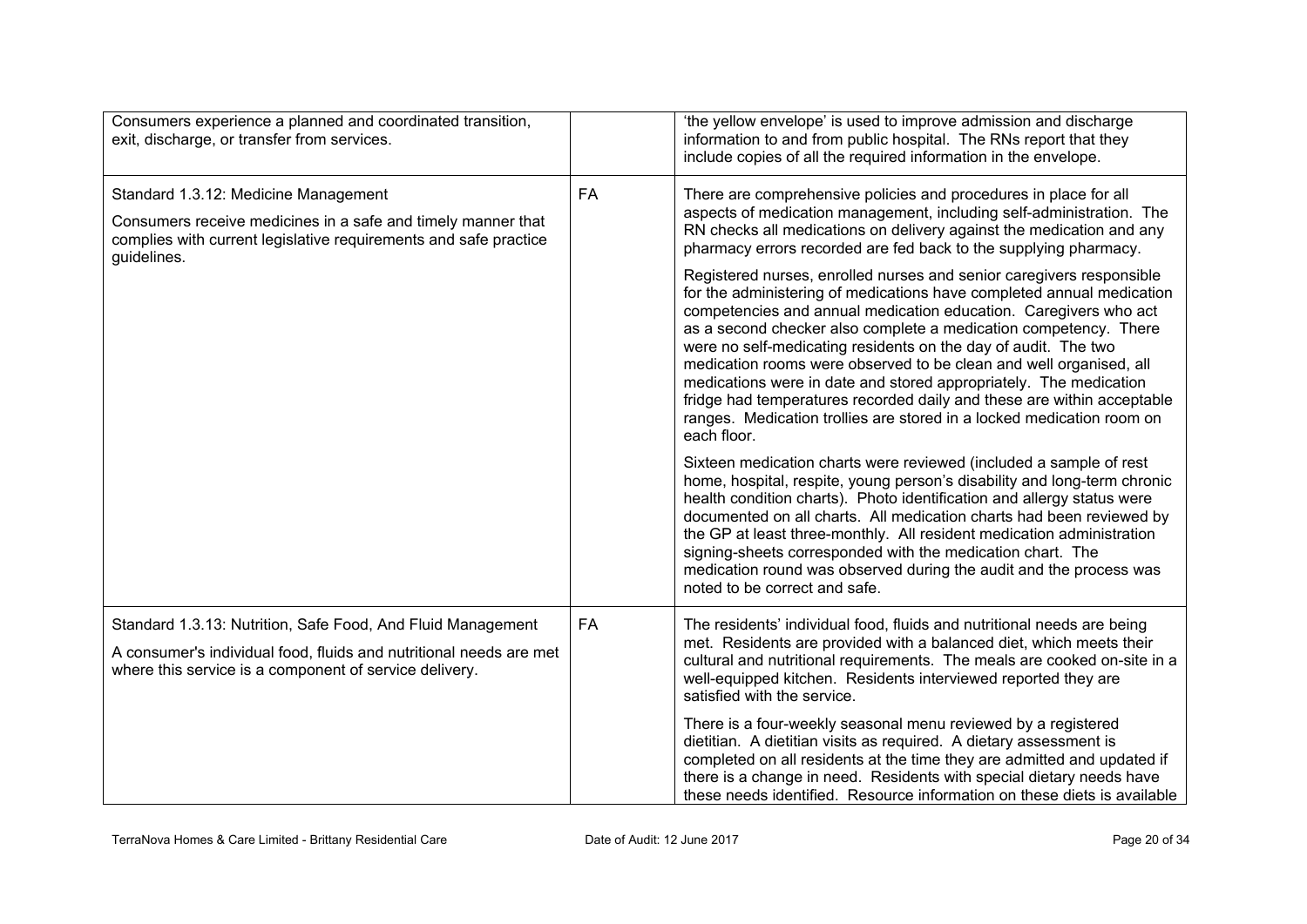|                                                                                                                                                                                                                                 |           | in the kitchen. Resident meetings discuss food and feedback is given.<br>Special equipment is available such as lipped plates. Lunch meals<br>were observed. Staff were observed assisting residents with meals.<br>The kitchen was observed to be clean and well organised and all<br>aspects of food procurement, production, preparation, storage, delivery<br>and waste disposal complied with current legislation and guidelines.                                                                                                                                                                                                                                                                                                 |
|---------------------------------------------------------------------------------------------------------------------------------------------------------------------------------------------------------------------------------|-----------|----------------------------------------------------------------------------------------------------------------------------------------------------------------------------------------------------------------------------------------------------------------------------------------------------------------------------------------------------------------------------------------------------------------------------------------------------------------------------------------------------------------------------------------------------------------------------------------------------------------------------------------------------------------------------------------------------------------------------------------|
| Standard 1.3.2: Declining Referral/Entry To Services<br>Where referral/entry to the service is declined, the immediate risk<br>to the consumer and/or their family/whanau is managed by the<br>organisation, where appropriate. | <b>FA</b> | The service records the reasons for declining service entry to potential<br>residents should this occur and communicates this to potential<br>residents/family/whanau. The reasons for declining entry would be if<br>the service is unable to provide the assessed level of care or there are<br>no beds available. Potential residents would be referred back to the<br>referring agency if entry were declined.                                                                                                                                                                                                                                                                                                                     |
| Standard 1.3.4: Assessment<br>Consumers' needs, support requirements, and preferences are<br>gathered and recorded in a timely manner.                                                                                          | <b>FA</b> | The facility has embedded the interRAI assessment protocols within its<br>current documentation. The interRAI initial assessments and<br>assessment summaries were evident in printed format in all files. The<br>facility's own computer software includes a wide range of assessments<br>that are used to develop the care plan. The interRAI assessments are<br>also used to develop the care plans. All seven permanent resident files<br>included an up-to-date interRAI assessment and computer-based<br>assessments.<br>Pain assessments were evidenced as completed with ongoing<br>monitoring recorded, for residents with documented pain and also<br>residents requiring administration of controlled medication as part of |
|                                                                                                                                                                                                                                 |           | prescribed pain management plan.                                                                                                                                                                                                                                                                                                                                                                                                                                                                                                                                                                                                                                                                                                       |
| Standard 1.3.5: Planning<br>Consumers' service delivery plans are consumer focused,<br>integrated, and promote continuity of service delivery.                                                                                  | <b>FA</b> | The facility uses an electronic-document management system where<br>the RNs and caregivers write their progress notes in the resident file on<br>the computer. The GP and allied health providers documented their<br>clinical and care notes in the paper-based resident files.                                                                                                                                                                                                                                                                                                                                                                                                                                                       |
|                                                                                                                                                                                                                                 |           | All eight resident files reviewed have an electronic-based long-term<br>care plan and a care plan summary in place including the respite<br>resident who had a documented care plan. Assessments link to the<br>care plan. The service has computer terminals in each of the three<br>nurses' stations as well as management offices. RNs and caregivers<br>interviewed stated they have access to the resident files. This was also                                                                                                                                                                                                                                                                                                   |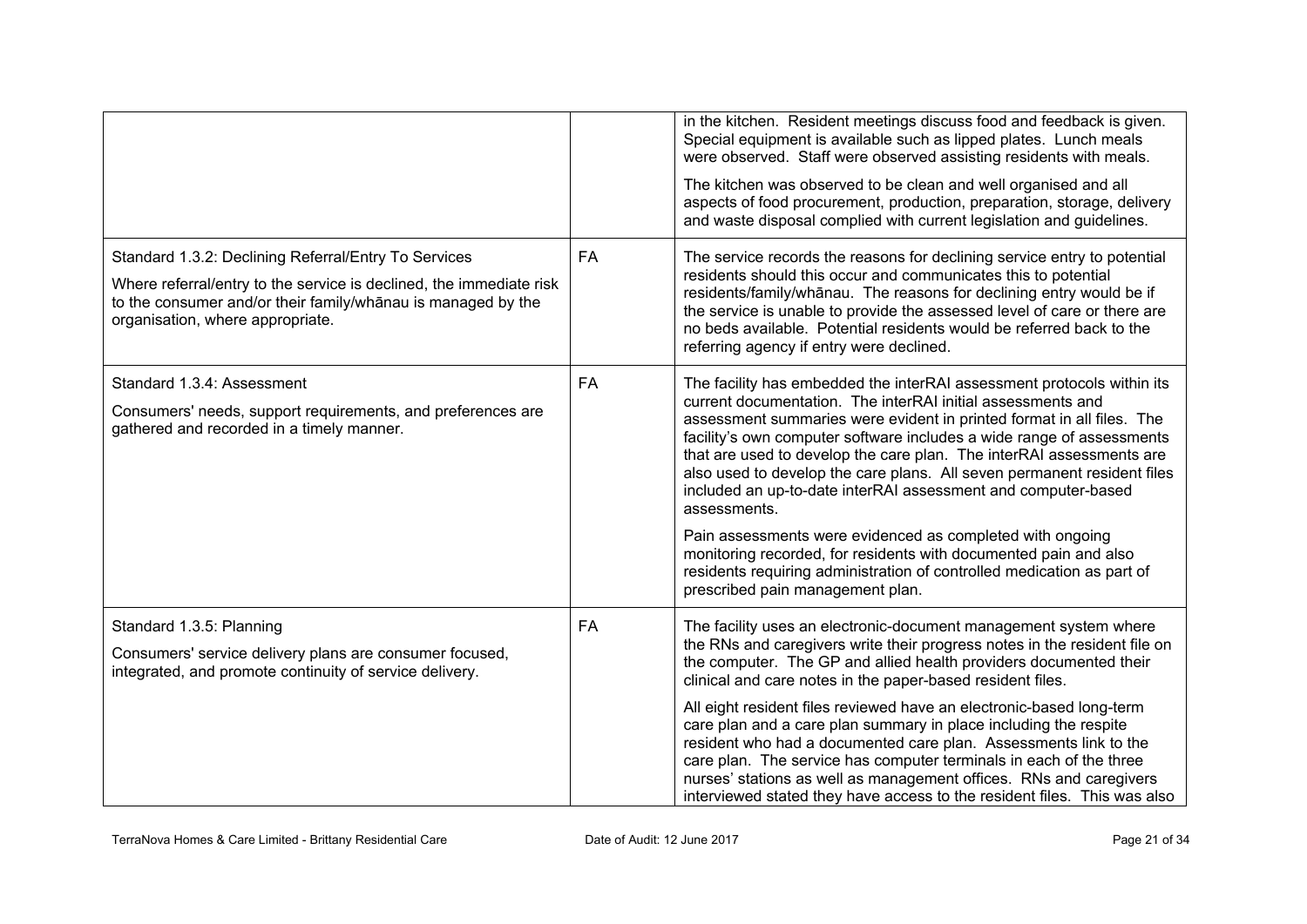|                                                                                                                                                                                                                      |    | observed on the days of audit.                                                                                                                                                                                                                                                                                                                                                                                                                                      |
|----------------------------------------------------------------------------------------------------------------------------------------------------------------------------------------------------------------------|----|---------------------------------------------------------------------------------------------------------------------------------------------------------------------------------------------------------------------------------------------------------------------------------------------------------------------------------------------------------------------------------------------------------------------------------------------------------------------|
|                                                                                                                                                                                                                      |    | The clinical coordinator is currently peer reviewing care plans and<br>providing feedback to each RN on an individual basis. All resident care<br>plans were individually focused. Family members interviewed agreed<br>that they have been involved in the care planning development and<br>review process.                                                                                                                                                        |
| Standard 1.3.6: Service Delivery/Interventions<br>Consumers receive adequate and appropriate services in order<br>to meet their assessed needs and desired outcomes.                                                 | FA | All resident files reviewed had care plans in place. When a resident's<br>condition changes the RN initiates a GP visit or nursing specialist<br>referral if required. Residents interviewed reported their needs were<br>being met. Family members interviewed stated the care and support<br>met their expectations for their relative. There was documented<br>evidence of relative contact for any changes to resident health status.                           |
|                                                                                                                                                                                                                      |    | Continence products are available and resident files included a three-<br>day urinary continence assessment for resident with continence issues,<br>bowel management and continence products identified for day use,<br>night use and other management. Specialist continence advice is<br>available as needed and this could be described by the RNs<br>interviewed. Caregivers and RNs interviewed state there is adequate<br>continence and wound care supplies. |
|                                                                                                                                                                                                                      |    | Wound care plans were electronic-based, the template included an<br>assessment, wound management plan and evaluation forms. All fields<br>in the electronic wound care documentation were comprehensively<br>completed.                                                                                                                                                                                                                                             |
|                                                                                                                                                                                                                      |    | Seventeen wounds (two PIs, two chronic ulcers, six skin lesions, four<br>skin tears, two cellulitis and one hematoma) were documented on the<br>day of audit. All pressure injuries were documented to be healing.                                                                                                                                                                                                                                                  |
|                                                                                                                                                                                                                      |    | Monitoring charts were in use and examples sighted included (but not<br>limited to): weight and vital signs; blood glucose; pain; food and fluid;<br>repositioning charts; and behaviour monitoring as required.                                                                                                                                                                                                                                                    |
| Standard 1.3.7: Planned Activities<br>Where specified as part of the service delivery plan for a<br>consumer, activity requirements are appropriate to their needs,<br>age, culture, and the setting of the service. | CI | Brittany House employs a full-time activities coordinator who assists<br>and oversees the programme. The service also employs two activities<br>assistants who work part-time and the service is supported by a number<br>of volunteers. This team provides activities seven days a week.                                                                                                                                                                           |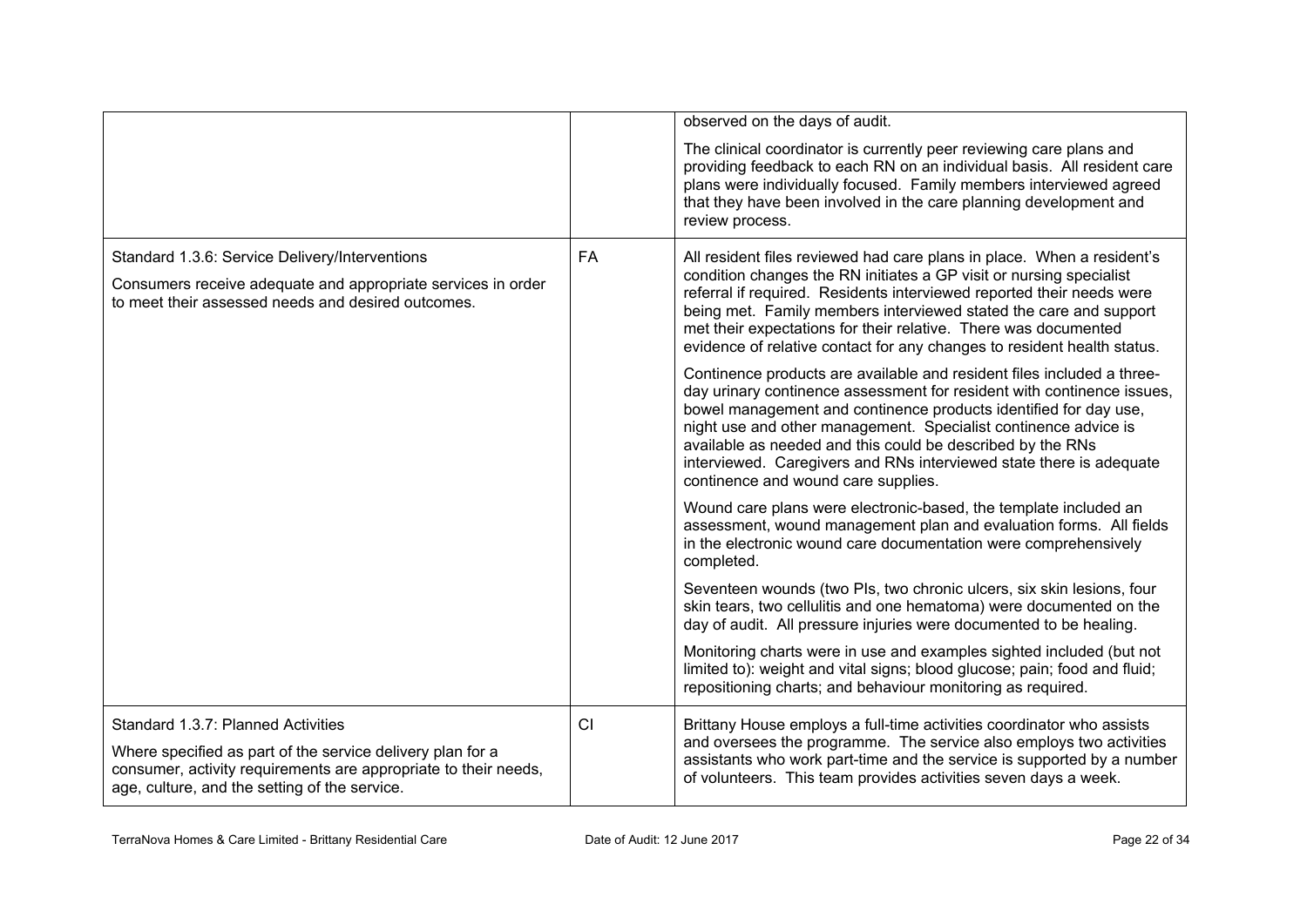|                                                                                                                        |           | A wide range of activities, addressing the abilities and needs of<br>residents in the hospital and rest home are offered. Activities include<br>physical, mental spiritual and social aspects of life to improve and<br>maintain residents' wellbeing. The monthly programme timetable is<br>distributed to all residents. Colourful posters are displayed to remind<br>residents of what's on.                                                                                                                                                                                                                                                                                                                                                                                               |
|------------------------------------------------------------------------------------------------------------------------|-----------|-----------------------------------------------------------------------------------------------------------------------------------------------------------------------------------------------------------------------------------------------------------------------------------------------------------------------------------------------------------------------------------------------------------------------------------------------------------------------------------------------------------------------------------------------------------------------------------------------------------------------------------------------------------------------------------------------------------------------------------------------------------------------------------------------|
|                                                                                                                        |           | On admission, an activity coordinator completes an assessment for<br>each resident and an activity plan is completed. A record is kept of<br>individual resident's activities and progress notes are completed<br>monthly. Reviews are conducted six-monthly (or earlier should the<br>residents condition determine) as part of the care plan<br>evaluation/review. The resident/family/EPOA as appropriate is involved<br>in the development of the activity plan. There are volunteers that assist<br>with a variety of activities including van outings.                                                                                                                                                                                                                                  |
|                                                                                                                        |           | Residents and families interviewed confirmed the activity programme<br>was developed around the interest of the residents. Monthly meetings<br>are held where residents and relatives nominate activities of their<br>choice to be added to the monthly programme, examples include: daily<br>exercise; development of a herb garden; and fundraising appeal for<br>pets at local society for prevention of cruelty to animals. Minutes are<br>recorded at the forum, quality improvements identified and feedback<br>given.                                                                                                                                                                                                                                                                  |
| Standard 1.3.8: Evaluation<br>Consumers' service delivery plans are evaluated in a<br>comprehensive and timely manner. | <b>FA</b> | The resident files reviewed identified long-term care plans had six-<br>monthly reviews completed and were updated when needs changed.<br>Clinical reviews were documented in the multidisciplinary review (MDR)<br>records, which included input from the GP, RNs, activities coordinator,<br>allied services and resident/family. Evaluation of the care plan at<br>(MDR) meetings assesses achievement towards the desired goal or<br>outcome. Progress notes were completed on the computer and<br>reflected response to interventions and treatments. Changes to care<br>were documented. Documentation of GP visits evidence that reviews<br>were occurring at least three-monthly. Short-term care plans were in<br>use for short-term issues and evidenced signed off once completed. |
| Standard 1.3.9: Referral To Other Health And Disability Services<br>(Internal And External)                            | <b>FA</b> | The service facilitates access to other services (medical and non-<br>medical) and where access occurs, referral documentation is                                                                                                                                                                                                                                                                                                                                                                                                                                                                                                                                                                                                                                                             |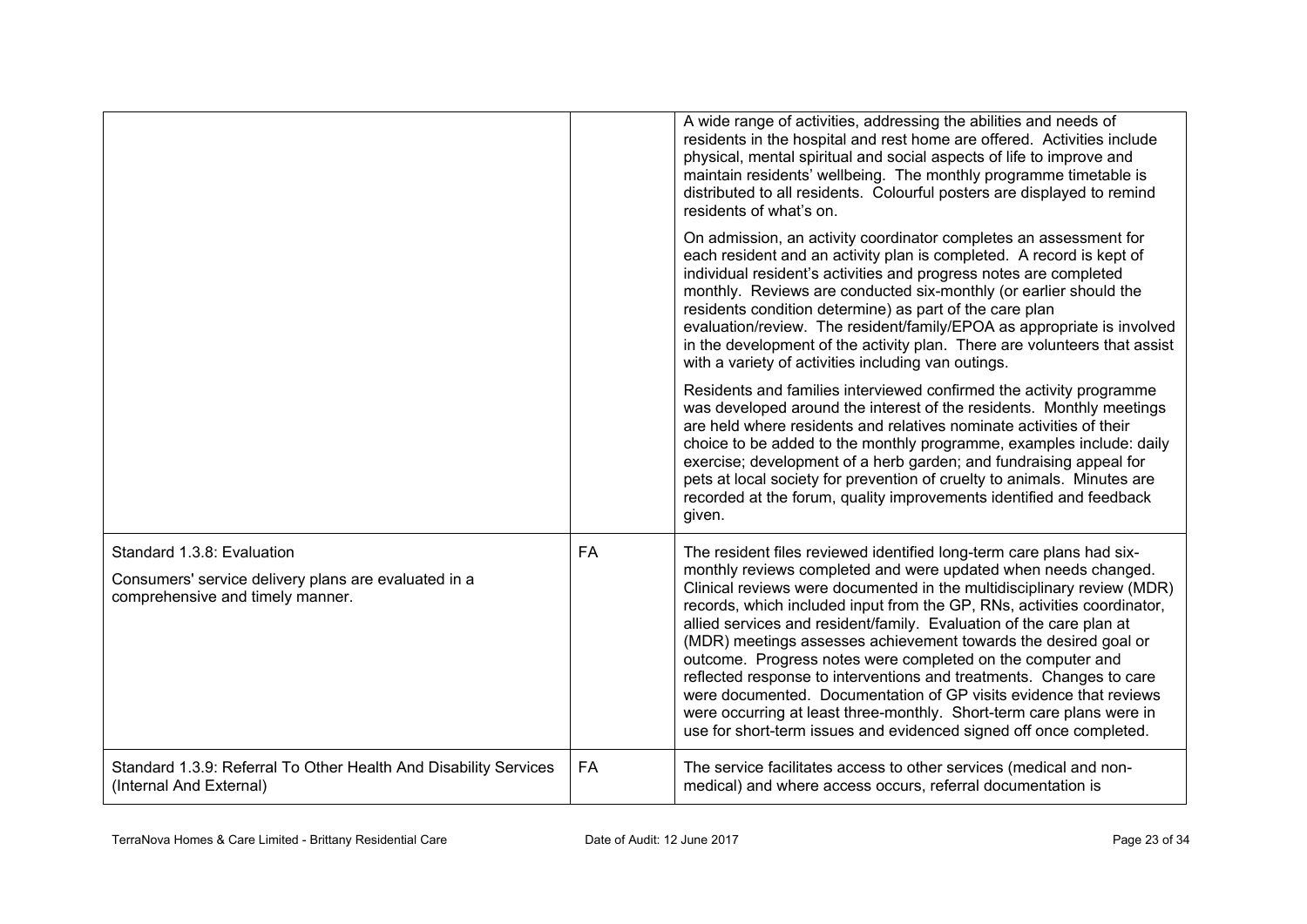| Consumer support for access or referral to other health and/or<br>disability service providers is appropriately facilitated, or provided<br>to meet consumer choice/needs.        |           | maintained. Residents' and/or their family/whanau are involved as<br>appropriate when referral to another service occurs. Registered nurses<br>interviewed described the referral process should they require<br>assistance from specialist practitioners. The review of resident files<br>included evidence of recent referrals.                                                                                                                                                                                                                                                                                                             |
|-----------------------------------------------------------------------------------------------------------------------------------------------------------------------------------|-----------|-----------------------------------------------------------------------------------------------------------------------------------------------------------------------------------------------------------------------------------------------------------------------------------------------------------------------------------------------------------------------------------------------------------------------------------------------------------------------------------------------------------------------------------------------------------------------------------------------------------------------------------------------|
| Standard 1.4.1: Management Of Waste And Hazardous<br><b>Substances</b>                                                                                                            | <b>FA</b> | There are policies and procedures that guide the safe and appropriate<br>storage, transport and disposal of waste and hazardous substances.<br>Waste is appropriately managed.                                                                                                                                                                                                                                                                                                                                                                                                                                                                |
| Consumers, visitors, and service providers are protected from<br>harm as a result of exposure to waste, infectious or hazardous<br>substances, generated during service delivery. |           | Chemicals are secured in designated locked cupboards. Chemicals are<br>labelled and safety datasheets were available throughout the facility<br>and accessible to staff. Chemicals were observed to be secured safely.<br>Safe chemical handling training has been provided. Personal protective<br>equipment/clothing is freely available.                                                                                                                                                                                                                                                                                                   |
|                                                                                                                                                                                   |           | Staff interviewed demonstrated knowledge of handling chemicals.                                                                                                                                                                                                                                                                                                                                                                                                                                                                                                                                                                               |
| Standard 1.4.2: Facility Specifications<br>Consumers are provided with an appropriate, accessible physical<br>environment and facilities that are fit for their purpose.          | <b>FA</b> | Brittany House is currently refurbishing and upgrading the facility. The<br>building has two storeys. The ground floor has two wings; Pampuri<br>wing has twelve bedrooms with two resident bathrooms requiring repair.<br>The other wing has nine bedrooms. The ground floor has one room<br>under refurbishment (currently suitable for a rest home resident) that<br>was not in use.                                                                                                                                                                                                                                                       |
|                                                                                                                                                                                   |           | The first-floor level has four wings. St Anne's wing has four single<br>rooms, one double room and two three bedded rooms and Our Lady<br>wing has seven single rooms and one resident bathroom. St Peters<br>wing has eight single rooms and St John's wing has six single rooms,<br>one double room and two three-bedded rooms.                                                                                                                                                                                                                                                                                                             |
|                                                                                                                                                                                   |           | The building holds a current warrant of fitness displayed, expiring 1<br>January 2018. Fire drills occur six-monthly. A preventative and<br>reactive maintenance schedule is in place and accurately maintained<br>for the service. Hot water temperatures are monitored and recorded<br>monthly. Where temperature has exceeded 45 degrees, the service<br>has implemented corrective actions. Electrical equipment is tested and<br>tagged. All hoists have been checked and serviced and medical<br>equipment has been calibrated and checked. All hazards have been<br>identified in the hazard register. The hazard register is reviewed |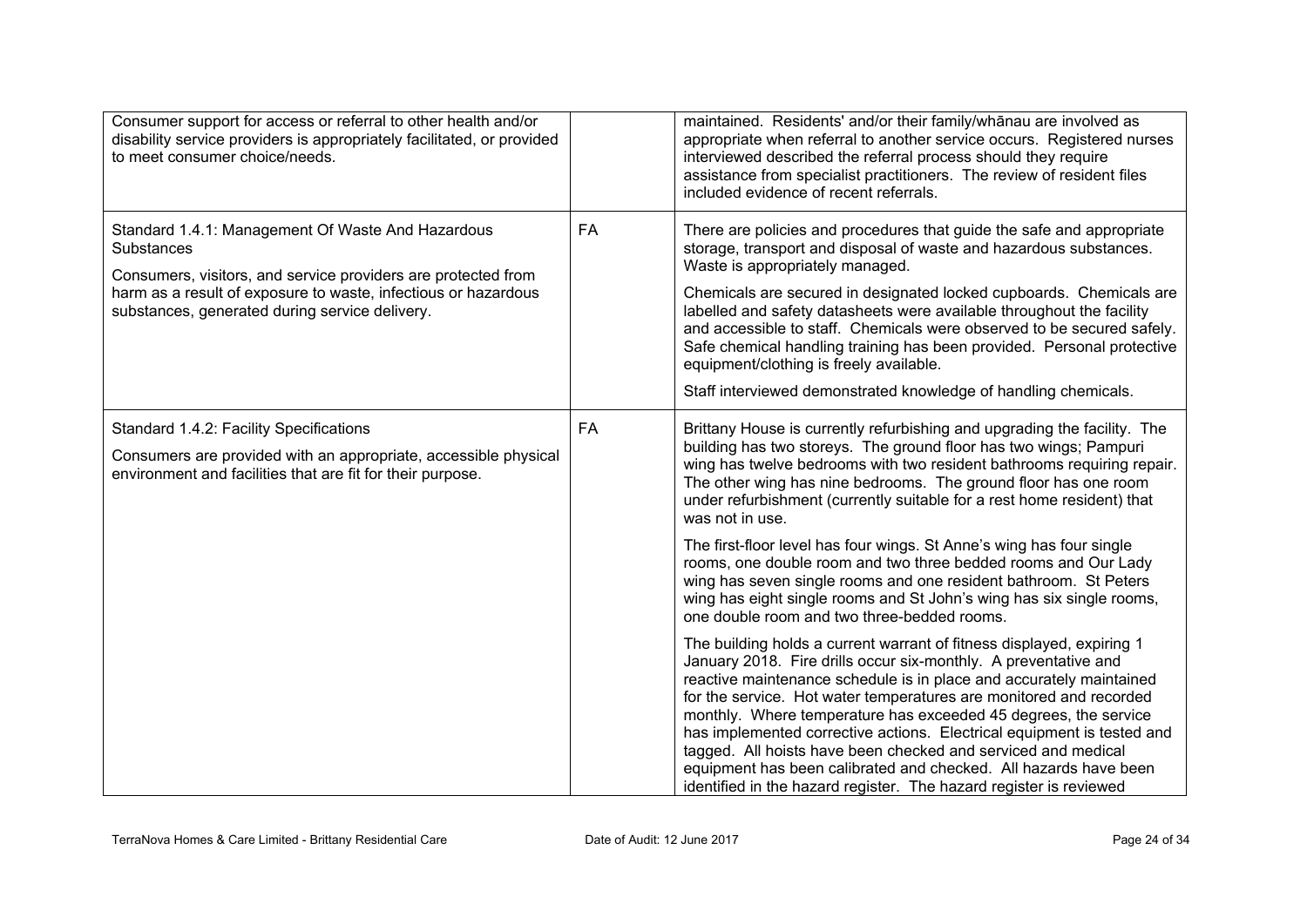|                                                                                                                                                                                                                                                                                     |           | monthly and signed off.                                                                                                                                                                                                                                                                                                                                                                                                                                                                                                                                                                                                                                 |
|-------------------------------------------------------------------------------------------------------------------------------------------------------------------------------------------------------------------------------------------------------------------------------------|-----------|---------------------------------------------------------------------------------------------------------------------------------------------------------------------------------------------------------------------------------------------------------------------------------------------------------------------------------------------------------------------------------------------------------------------------------------------------------------------------------------------------------------------------------------------------------------------------------------------------------------------------------------------------------|
|                                                                                                                                                                                                                                                                                     |           | Residents were observed moving easily around the building with<br>walking aids, wheelchairs and independently.                                                                                                                                                                                                                                                                                                                                                                                                                                                                                                                                          |
|                                                                                                                                                                                                                                                                                     |           | There are outside courtyard areas with seating, tables and shaded<br>areas that are easily accessible.                                                                                                                                                                                                                                                                                                                                                                                                                                                                                                                                                  |
| Standard 1.4.3: Toilet, Shower, And Bathing Facilities<br>Consumers are provided with adequate toilet/shower/bathing<br>facilities. Consumers are assured privacy when attending to<br>personal hygiene requirements or receiving assistance with<br>personal hygiene requirements. | <b>FA</b> | All resident rooms have hand-washing facilities with soap dispensers<br>and paper towels. All single resident rooms have a bathroom with<br>shower and toilet. Upstairs there are two communal bathrooms (St<br>Peters wing and Our Lady's wing) with a total of seven communal<br>showers and one communal bath altogether. Each communal<br>bathroom is located centrally and shared between two wings.<br>Communal bathroom and toilet facilities have a system that indicates if<br>it is occupied or vacant. Privacy is further maintained by additional<br>curtains behind doors in some areas. Equipment includes shower<br>chairs and commodes. |
| Standard 1.4.4: Personal Space/Bed Areas<br>Consumers are provided with adequate personal space/bed<br>areas appropriate to the consumer group and setting.                                                                                                                         | <b>FA</b> | Residents' rooms are of an adequate size to allow care to be provided<br>and for the safe use and manoeuvring of mobility aids. One resident<br>room on the ground floor is under refurbishment and was not in use.<br>There is a large lift between floors. Transfer of residents can occur on<br>an ambulance stretcher and equipment can be transferred between<br>rooms. Mobility aids can be managed in communal bathrooms.<br>Rooms can be personalised with furnishings, photos and other personal<br>adornments and the service encouraged residents to make the room<br>their own.                                                             |
| Standard 1.4.5: Communal Areas For Entertainment, Recreation,<br>And Dining<br>Consumers are provided with safe, adequate, age appropriate,<br>and accessible areas to meet their relaxation, activity, and dining<br>needs.                                                        | FA        | The service has a large central hub (formerly a chapel) on the ground<br>floor where most activities take place. There are two large dining<br>rooms, one upstairs and one downstairs. St Anne's wing and St John's<br>wing each have two smaller lounges. Furniture in all areas is arranged<br>to allow residents to freely mobilise. Residents and families interviewed<br>agreed that they are able to use the main lounges or any of the quiet<br>seating areas.                                                                                                                                                                                   |
| Standard 1.4.6: Cleaning And Laundry Services                                                                                                                                                                                                                                       | <b>FA</b> | All laundry is completed on-site. Residents and relatives expressed<br>satisfaction with cleaning and laundry services. The service has secure                                                                                                                                                                                                                                                                                                                                                                                                                                                                                                          |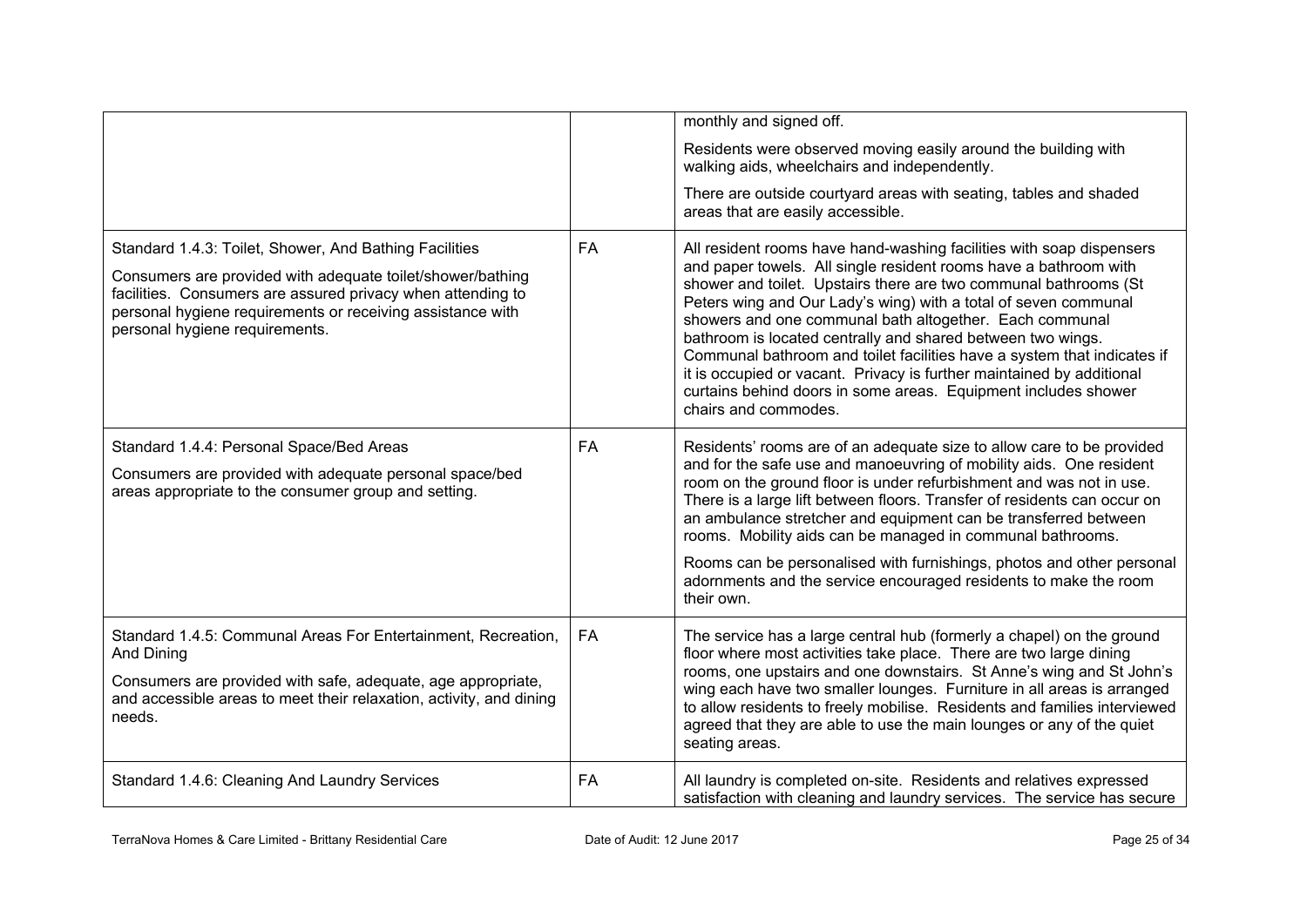| Consumers are provided with safe and hygienic cleaning and<br>laundry services appropriate to the setting in which the service is<br>being provided.                                                                                     |           | cupboards for the storage of cleaning chemicals. Chemicals are<br>labelled. Material safety datasheets are displayed. Cleaning processes<br>are monitored for effectiveness and compliance with the service's<br>policies and procedures. Cleaning staff have completed chemical<br>safety training.                                                                                                                                                                                                                                                                                                                                                                       |
|------------------------------------------------------------------------------------------------------------------------------------------------------------------------------------------------------------------------------------------|-----------|----------------------------------------------------------------------------------------------------------------------------------------------------------------------------------------------------------------------------------------------------------------------------------------------------------------------------------------------------------------------------------------------------------------------------------------------------------------------------------------------------------------------------------------------------------------------------------------------------------------------------------------------------------------------------|
| Standard 1.4.7: Essential, Emergency, And Security Systems<br>Consumers receive an appropriate and timely response during<br>emergency and security situations.                                                                          | PA Low    | A review of rosters evidences that there is at least one staff member on<br>duty on each shift who holds a current first aid certificate. Emergency<br>preparedness plans are accessible to staff and includes management<br>of all potential emergencies. The service has implemented policies and<br>procedures for civil defence and other emergencies. The service has<br>civil defence resources and supplies. There are sufficient first aid and<br>dressing supplies available. The service has an approved fire<br>evacuation scheme. Fire evacuation training and drills are conducted<br>six-monthly. Emergency equipment, water and food are available.         |
|                                                                                                                                                                                                                                          |           | Call bells are situated in all communal areas, toilets, bathrooms and<br>personal bedrooms. Call bells (due to their physical placement) were<br>not evidenced to be within residents reach in a number of resident<br>bedrooms and bathrooms.                                                                                                                                                                                                                                                                                                                                                                                                                             |
|                                                                                                                                                                                                                                          |           | The service has a visitor's book at reception for all visitors including<br>contractors to sign in and out. Appropriate security systems are in<br>place.                                                                                                                                                                                                                                                                                                                                                                                                                                                                                                                  |
| Standard 1.4.8: Natural Light, Ventilation, And Heating<br>Consumers are provided with adequate natural light, safe<br>ventilation, and an environment that is maintained at a safe and<br>comfortable temperature.                      | <b>FA</b> | Resident's rooms are provided with adequate natural light, safe<br>ventilation and in an environment that is maintained at a safe and<br>comfortable temperature.                                                                                                                                                                                                                                                                                                                                                                                                                                                                                                          |
| Standard 3.1: Infection control management<br>There is a managed environment, which minimises the risk of<br>infection to consumers, service providers, and visitors. This shall<br>be appropriate to the size and scope of the service. | FA        | The infection control programme and its content and detail is<br>appropriate for the size, complexity and degree of risk associated with<br>the service. Staff are well informed about infection control practices and<br>reporting. The clinical coordinator is the infection control coordinator<br>and she is responsible for infection control across the facility. The<br>organisational IC Steering Group is responsible for the development of<br>the infection control programme and its review. The facility review is<br>also completed through the IC programme review internal audit. The<br>infection control programme is well established at Brittany House |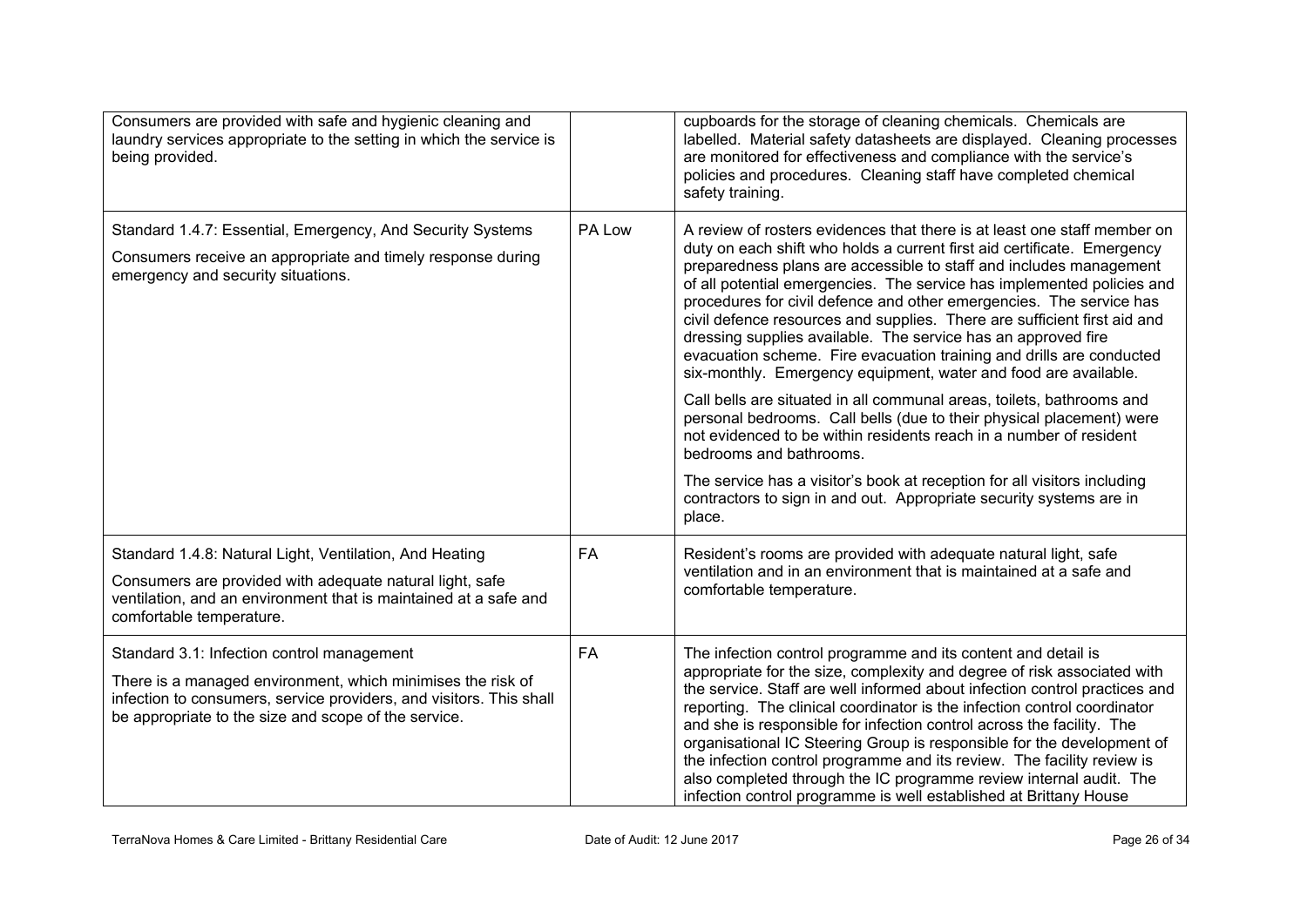|                                                                                                                                                                                                                                                                                                                                                                                                      |           | Residential Care. The Infection Control Committee is incorporated as<br>part of the staff meeting. There have been no outbreaks since the<br>previous audit.                                                                                                                                                                                                                                                                                                                                                                                                                                                                                                                                                                                                                                     |
|------------------------------------------------------------------------------------------------------------------------------------------------------------------------------------------------------------------------------------------------------------------------------------------------------------------------------------------------------------------------------------------------------|-----------|--------------------------------------------------------------------------------------------------------------------------------------------------------------------------------------------------------------------------------------------------------------------------------------------------------------------------------------------------------------------------------------------------------------------------------------------------------------------------------------------------------------------------------------------------------------------------------------------------------------------------------------------------------------------------------------------------------------------------------------------------------------------------------------------------|
| Standard 3.2: Implementing the infection control programme<br>There are adequate human, physical, and information resources<br>to implement the infection control programme and meet the<br>needs of the organisation.                                                                                                                                                                               | <b>FA</b> | There are adequate resources to implement the infection control<br>programme at Brittany House. The infection control (IC) coordinator<br>has maintained best practice by keeping up to date with infection<br>control updates. The IC coordinator has also completed IC training<br>online through MOH. The infection control team is representative of the<br>facility and is incorporated as part of the staff meeting. External<br>resources and support are available through the community<br>microbiologist, simple solutions and the TerraNova IC Steering<br>Committee that meets bimonthly. Infection prevention and control is<br>part of staff orientation and induction. Hand washing facilities are<br>available throughout the facility and alcohol hand gel is freely available. |
| Standard 3.3: Policies and procedures<br>Documented policies and procedures for the prevention and<br>control of infection reflect current accepted good practice and<br>relevant legislative requirements and are readily available and<br>are implemented in the organisation. These policies and<br>procedures are practical, safe, and appropriate/suitable for the<br>type of service provided. | <b>FA</b> | The infection control manual outlines a range of policies, standards<br>(SOP) and guidelines, defines roles, responsibilities and oversight,<br>surveillance, training and education of staff and scope of the<br>programme. The policies and procedures are reviewed every two years<br>or if there is a change to best practice guidelines.                                                                                                                                                                                                                                                                                                                                                                                                                                                    |
| Standard 3.4: Education<br>The organisation provides relevant education on infection control<br>to all service providers, support staff, and consumers.                                                                                                                                                                                                                                              | FA        | The infection control coordinator is responsible for<br>coordinating/providing education and training to staff. Orientation<br>package includes specific training around hand hygiene and standard<br>precautions. Infection control training is regularly held and has been<br>completed in 2017.                                                                                                                                                                                                                                                                                                                                                                                                                                                                                               |
|                                                                                                                                                                                                                                                                                                                                                                                                      |           | The infection control coordinator has received education both in-house<br>and by an external provider to enhance her skills and knowledge. The<br>infection control coordinator has access to the TerraNova IC Steering<br>Group for resources, guidelines best practice and group benchmarking.<br>Infection control is also a component of the wound care competencies<br>completed by RNs. There is also an IC competency completed by all<br>staff.                                                                                                                                                                                                                                                                                                                                          |
|                                                                                                                                                                                                                                                                                                                                                                                                      |           | A number of education talks have been provided at handover including                                                                                                                                                                                                                                                                                                                                                                                                                                                                                                                                                                                                                                                                                                                             |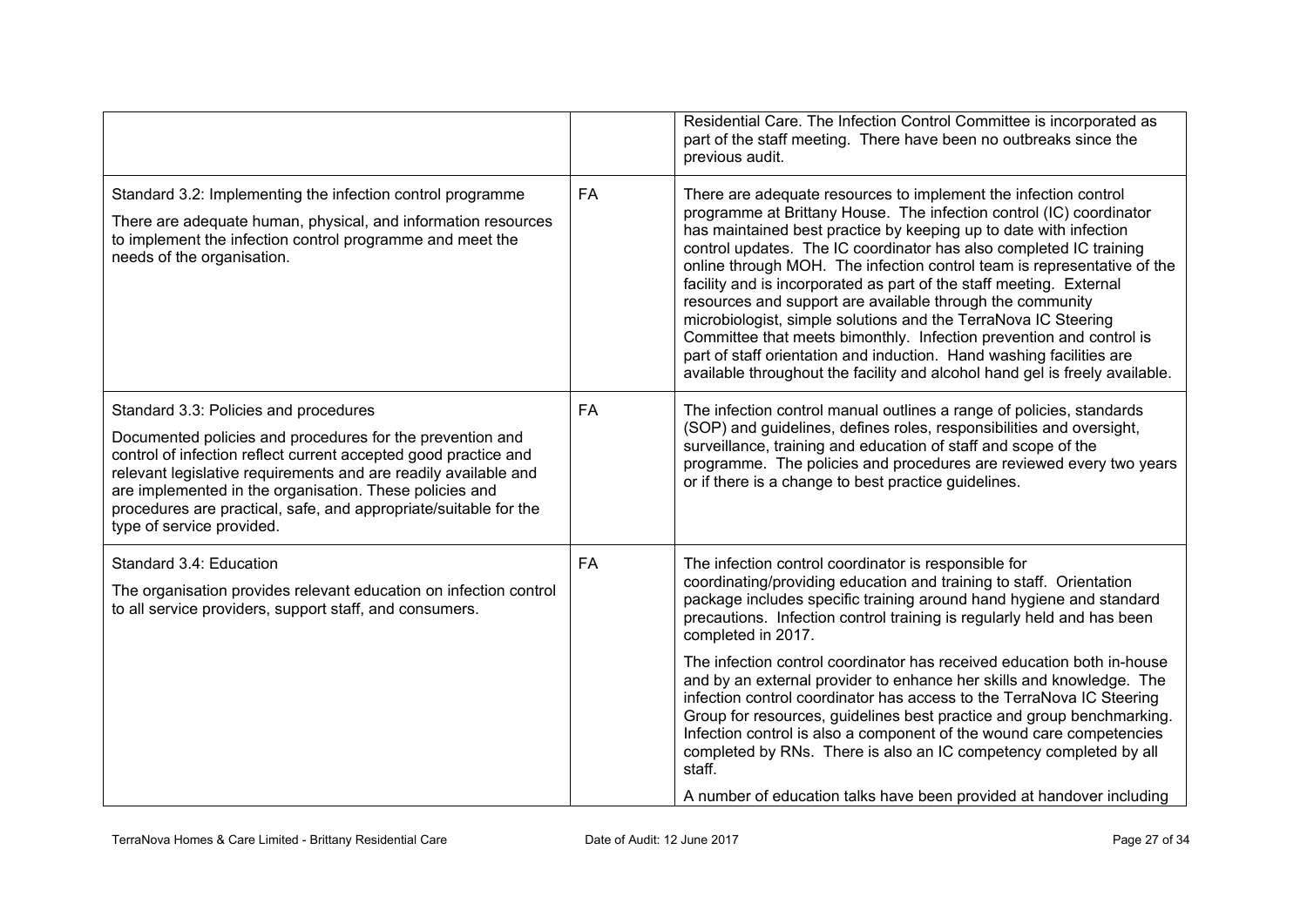|                                                                                                                                                                                                                                                                                                                                          |           | (but not limited to) preventing UTIs, eye care and hand hygiene.                                                                                                                                                                                                                                                                                                                                                                                                                                                                                                                                                                                                                                                                                                                                                                                                                                                                                                                                                                                                                                                                                            |
|------------------------------------------------------------------------------------------------------------------------------------------------------------------------------------------------------------------------------------------------------------------------------------------------------------------------------------------|-----------|-------------------------------------------------------------------------------------------------------------------------------------------------------------------------------------------------------------------------------------------------------------------------------------------------------------------------------------------------------------------------------------------------------------------------------------------------------------------------------------------------------------------------------------------------------------------------------------------------------------------------------------------------------------------------------------------------------------------------------------------------------------------------------------------------------------------------------------------------------------------------------------------------------------------------------------------------------------------------------------------------------------------------------------------------------------------------------------------------------------------------------------------------------------|
| Standard 3.5: Surveillance<br>Surveillance for infection is carried out in accordance with agreed<br>objectives, priorities, and methods that have been specified in the<br>infection control programme.                                                                                                                                 | <b>FA</b> | Infection surveillance is an integral part of the infection control<br>programme and is described in the TerraNova infection control manual.<br>An individual resident infection form is completed (IC wizard on People<br>Point). Monthly infection data is collected for all infections based on<br>signs and symptoms of infection. These are reported into Simple<br>Solutions benchmarking programme. An infection analysis summary is<br>auto-populated. The IC coordinator has utilised these summaries to<br>identify trends and reduce infections. Graphs, corrective actions and<br>outcomes are shared with staff.                                                                                                                                                                                                                                                                                                                                                                                                                                                                                                                               |
| Standard 2.1.1: Restraint minimisation<br>Services demonstrate that the use of restraint is actively<br>minimised.                                                                                                                                                                                                                       | <b>FA</b> | The restraint minimisation policy includes the definitions of restraint and<br>enablers, which is congruent with the definitions in NZS 8134.0. The<br>policy includes restraint/enabler management procedures. There are<br>clear guidelines in the policy to determine what a restraint is and what<br>an enabler is. The restraint standards are being implemented and<br>implementation is reviewed through internal audits, facility meetings<br>and restraint steering meetings at an organisational level. Interviews<br>with the staff confirm their understanding of restraints and enablers.<br>Enablers are assessed as required for maintaining safety and<br>independence and are used voluntarily by the residents. On the day of<br>audit, the service had five hospital residents requiring the use of<br>restraints (four bedrails and one lap belt) and four residents with<br>bedrails as an enabler. All enabler use is voluntary. Two enabler<br>resident files were reviewed. The enabler assessment form was<br>completed and signed by both residents. The assessment/evaluation<br>form has been evaluated at least three-monthly. |
| Standard 2.2.1: Restraint approval and processes<br>Services maintain a process for determining approval of all types<br>of restraint used, restraint processes (including policy and<br>procedure), duration of restraint, and ongoing education on<br>restraint use and this process is made known to service providers<br>and others. | <b>FA</b> | Only staff that have completed a competency assessment are permitted<br>to apply restraints. The RN, restraint coordinator, GP and manager<br>sign off restraint use. Staff complete competency assessments<br>annually. These are completed with the restraint coordinator. The<br>restraint procedure includes responsibilities for key staff at an<br>organisation level and a service level. The restraint coordinator is a<br>registered nurse and has a signed job description and understands the<br>role and her accountabilities.                                                                                                                                                                                                                                                                                                                                                                                                                                                                                                                                                                                                                  |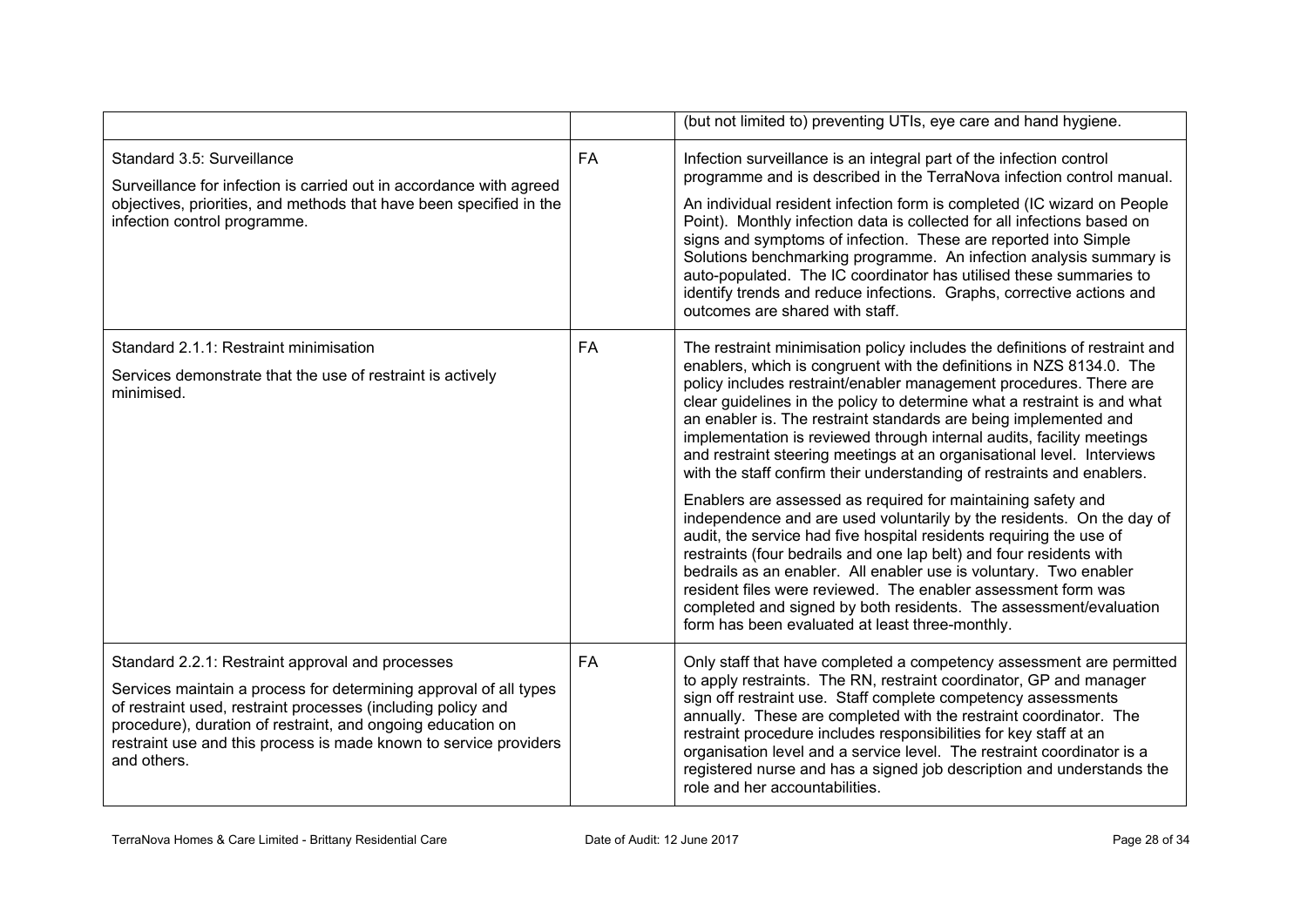| Standard 2.2.2: Assessment<br>Services shall ensure rigorous assessment of consumers is<br>undertaken, where indicated, in relation to use of restraint. | <b>FA</b> | The restraint coordinator, RN, manager and GP, in partnership with the<br>resident and their family/whanau, undertake assessments. A registered<br>nurse is the restraint coordinator.<br>Restraint assessments are based on information in the care plan,<br>resident discussions and on observations of the staff. The files of two<br>residents on the restraint register were reviewed. There was a restraint<br>assessment completed (restraint/enabler & de-escalation evaluation<br>form) in both files. The care plan was up to date and provides the basis<br>of factual information in assessing the risks of safety and the need for<br>restraint. Interventions were documented under the 'behaviour section'<br>of the care plan. Ongoing consultation with the resident and<br>family/whanau is also identified. Falls risk assessments are completed<br>six-monthly and interRAI assessment identifies risk and need for<br>restraint.                                                                                                                       |
|----------------------------------------------------------------------------------------------------------------------------------------------------------|-----------|-----------------------------------------------------------------------------------------------------------------------------------------------------------------------------------------------------------------------------------------------------------------------------------------------------------------------------------------------------------------------------------------------------------------------------------------------------------------------------------------------------------------------------------------------------------------------------------------------------------------------------------------------------------------------------------------------------------------------------------------------------------------------------------------------------------------------------------------------------------------------------------------------------------------------------------------------------------------------------------------------------------------------------------------------------------------------------|
| Standard 2.2.3: Safe Restraint Use<br>Services use restraint safely                                                                                      | FA        | The service has an approval process (as part of the restraint<br>minimisation policy) that is applicable to the service. There are<br>approved restraints documented in the policy. The approval process<br>includes ensuring the environment is appropriate and safe.<br>Assessments and care plans identify specific interventions or strategies<br>to try (as appropriate) before restraint is used.<br>The assessments reviewed referred to specific interventions or<br>strategies to try (as appropriate) before use of restraint. The care plan<br>reviewed (of two hospital residents with restraint), identified<br>observations and monitoring. Restraint use is reviewed and<br>documented on the three-monthly evaluation form. Restraint is also<br>reviewed at the three-monthly restraint meetings and six-monthly<br>multidisciplinary meeting and includes family/whanau input. An up-to-<br>date restraint register was in place. Monitoring of restraint is<br>documented on the 'People Point' computer programme and links into<br>progress reporting. |
| Standard 2.2.4: Evaluation<br>Services evaluate all episodes of restraint.                                                                               | FA        | The restraint evaluation includes the areas identified in 2.2.4.1 (a) $-$ (k).<br>Evaluation has occurred three-monthly as part of the ongoing<br>reassessment for the resident on the restraint register and as part of<br>their care plan review. The family is included as part of the MDR<br>review. Evaluation timeframes are determined by risk levels.                                                                                                                                                                                                                                                                                                                                                                                                                                                                                                                                                                                                                                                                                                               |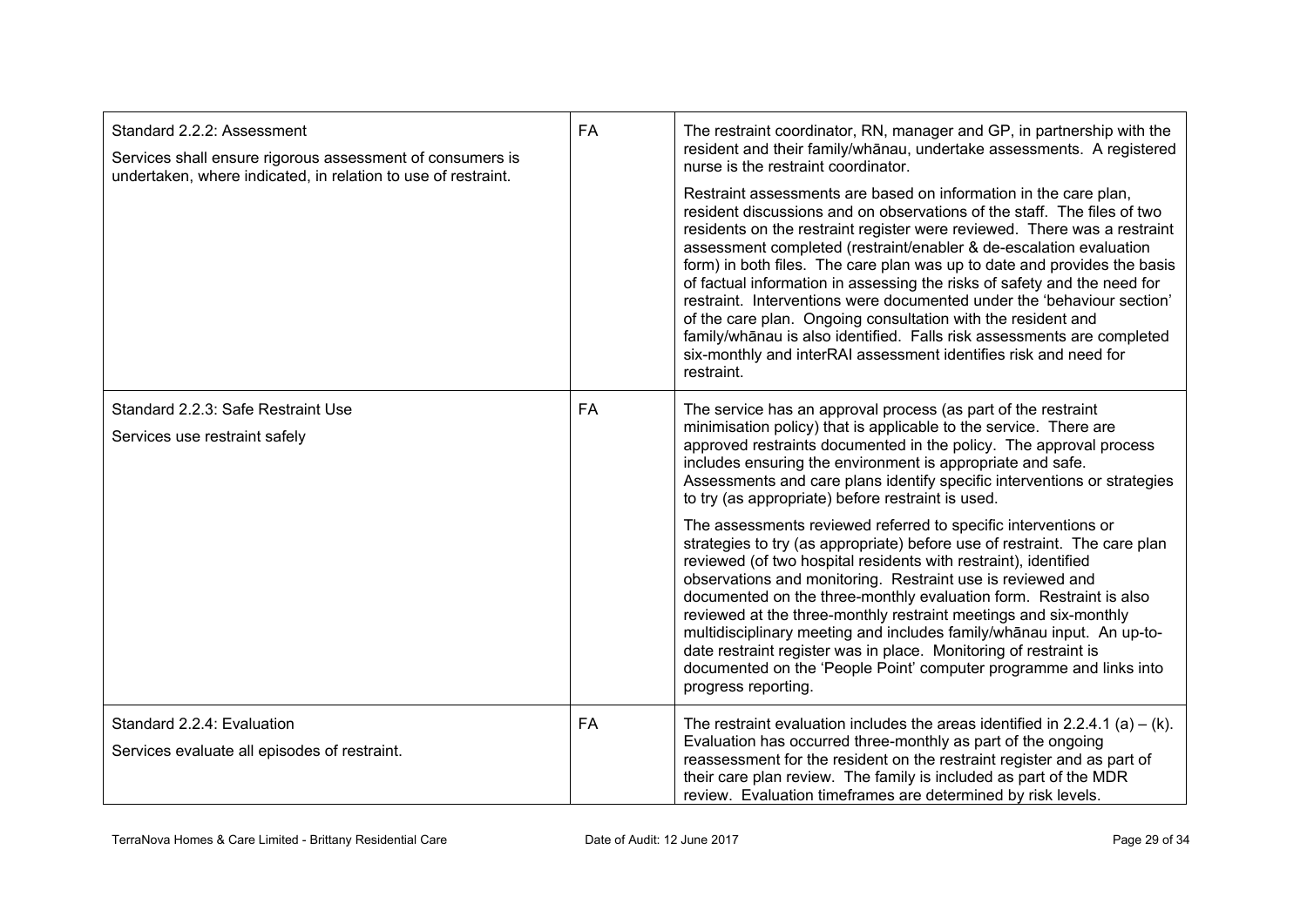|                                                                                                                                                 |    | Monitoring of restraint is documented on the 'People Point' computer<br>programme and links into progress reporting.                                                                                                                                                                                                                                                                                                                                                                                                                                                                                                                                                          |
|-------------------------------------------------------------------------------------------------------------------------------------------------|----|-------------------------------------------------------------------------------------------------------------------------------------------------------------------------------------------------------------------------------------------------------------------------------------------------------------------------------------------------------------------------------------------------------------------------------------------------------------------------------------------------------------------------------------------------------------------------------------------------------------------------------------------------------------------------------|
| Standard 2.2.5: Restraint Monitoring and Quality Review<br>Services demonstrate the monitoring and quality review of their<br>use of restraint. | FA | Individual approved restraint is reviewed at least three-monthly through<br>the restraint meeting and as part of the internal audit programme.<br>Restraint usage throughout the organisation is also monitored regularly<br>and is benchmarked. There is an active organisational restraint<br>steering group. Review of this use across the group is discussed at<br>that meeting and information is disseminated throughout the<br>organisation. The organisation and facility are very proactive in<br>minimising restraint usage. Brittany House Residential Care is focused<br>on minimising restraint and has a goal to reduce the use of restraint by<br>65% in 2017. |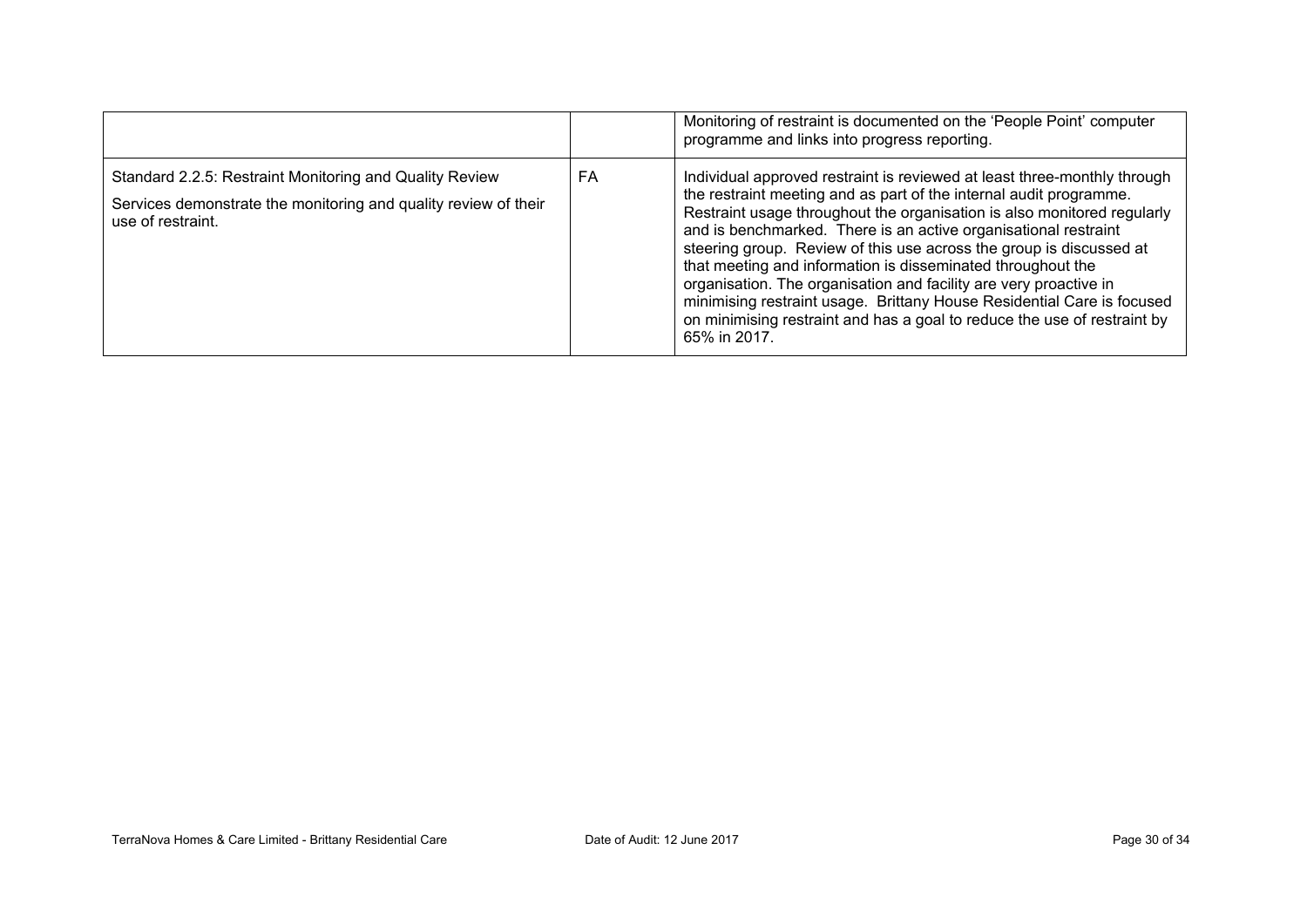### **Specific results for criterion where corrective actions are required**

Where a standard is rated partially attained (PA) or unattained (UA) specific corrective actions are recorded under the relevant criteria for the standard. The following table contains the criterion where corrective actions have been recorded.

Criterion can be linked to the relevant standard by looking at the code. For example, a Criterion 1.1.1.1: Service providers demonstrate knowledge and understanding of consumer rights and obligations, and incorporate them as part of their everyday practice relates to Standard 1.1.1: Consumer Rights During Service Delivery in Outcome 1.1: Consumer Rights.

If there is a message "no data to display" instead of a table, then no corrective actions were required as a result of this audit.

| <b>Criterion with</b><br>desired outcome                                                                                             | <b>Attainment</b><br>Rating | <b>Audit Evidence</b>                                                                                                                                                                                                                                                                                                                                                                                                              | <b>Audit Finding</b>                                                                                                                                                                                                                                                                                                                                                                                                                 | <b>Corrective action required</b><br>and timeframe for<br>completion (days)                                                                                                                           |
|--------------------------------------------------------------------------------------------------------------------------------------|-----------------------------|------------------------------------------------------------------------------------------------------------------------------------------------------------------------------------------------------------------------------------------------------------------------------------------------------------------------------------------------------------------------------------------------------------------------------------|--------------------------------------------------------------------------------------------------------------------------------------------------------------------------------------------------------------------------------------------------------------------------------------------------------------------------------------------------------------------------------------------------------------------------------------|-------------------------------------------------------------------------------------------------------------------------------------------------------------------------------------------------------|
| Criterion 1.1.9.1<br>Consumers have<br>a right to full and<br>frank information<br>and open<br>disclosure from<br>service providers. | PA Low                      | Eight of fifteen incident reports were fully<br>completed to document contact or the<br>reason for no contact with family<br>following an incident. Family interviewed<br>confirmed they are kept informed of any<br>changes to their loved one's health<br>status.                                                                                                                                                                | Seven of fifteen resident related incident<br>reports (and progress notes) reviewed did<br>not document contact with family<br>regarding the incidents.                                                                                                                                                                                                                                                                              | Ensure that accident/incident<br>forms are fully completed to<br>indicate that family have<br>been informed of the<br>incident.<br>90 days                                                            |
| Criterion 1.4.7.5<br>An appropriate<br>'call system' is<br>available to<br>summon<br>assistance when<br>required.                    | PA Low                      | A call bell system is in place; however,<br>during tours of the building, call bells<br>were not always evidenced to be<br>accessible to residents. Many call bell<br>points were located at floor level in the<br>downstairs bathrooms and were not<br>within resident reach. The ground floor<br>call bell system set up has no way to<br>alert staff that emergency assistance is<br>required versus the usual call bell sound. | i) Call bells were not evidenced to be<br>within residents reach in eleven out of<br>sixty-two resident bedrooms and<br>bathrooms (six resident bathrooms<br>upstairs and five bedrooms downstairs).<br>Since the audit the maintenance man has<br>been working through addressing this and<br>ensuring all call bells have extension calls<br>that now can be reached by residents.<br>ii) The call bell system on the ground floor | (i-ii) Ensure that call bells are<br>accessible and placed within<br>residents reach and that call<br>bells are able to alert of an<br>emergency situation requiring<br>urgent assistance.<br>60 days |

TerraNova Homes & Care Limited - Brittany Residential Care **Date of Audit: 12 June 2017** Page 31 of 34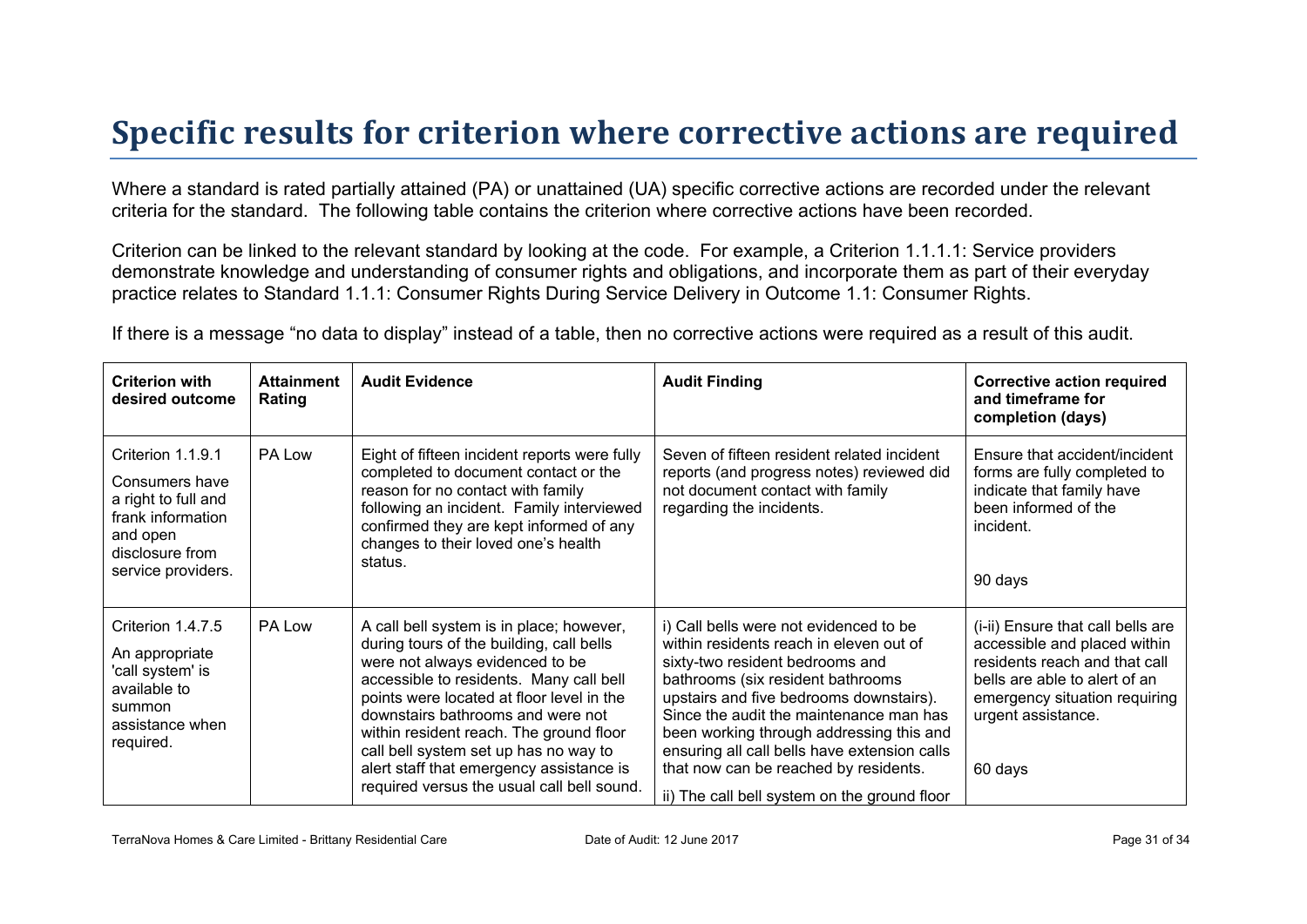| Both staff working on the ground floor<br>however hold a company mobile phone<br>for use whilst on duty so that they can<br>call for emergency help when needed. | is not able to alert staff that emergency<br>assistance is required. Both staff working<br>on the ground floor however hold a<br>company mobile phone for use whilst on<br>duty so that they can call for emergency<br>help when needed. This has mitigated the<br>risk and advised there has been no<br>incidents identified in response to the call<br>bell system. |  |
|------------------------------------------------------------------------------------------------------------------------------------------------------------------|-----------------------------------------------------------------------------------------------------------------------------------------------------------------------------------------------------------------------------------------------------------------------------------------------------------------------------------------------------------------------|--|
|------------------------------------------------------------------------------------------------------------------------------------------------------------------|-----------------------------------------------------------------------------------------------------------------------------------------------------------------------------------------------------------------------------------------------------------------------------------------------------------------------------------------------------------------------|--|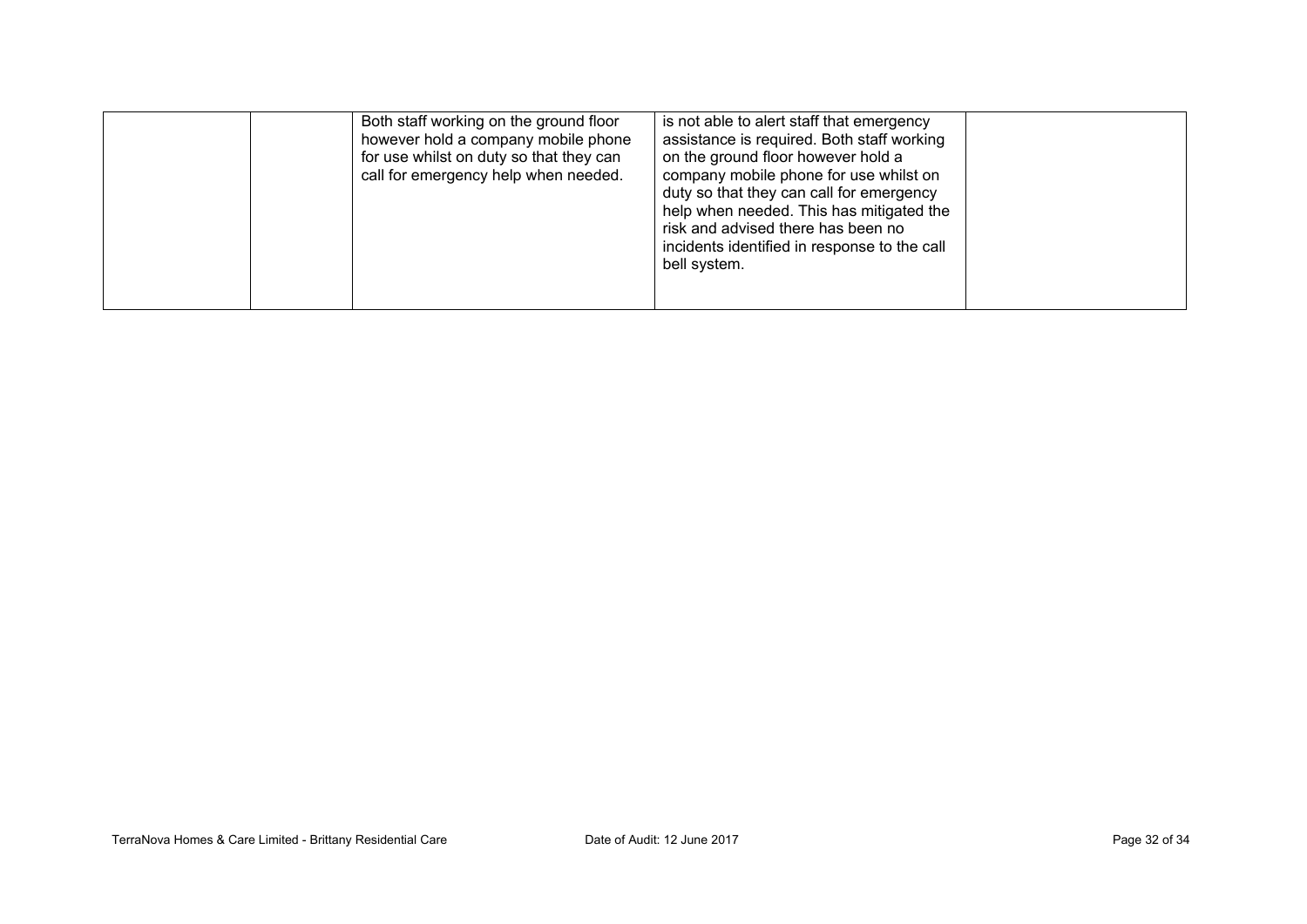# **Specific results for criterion where a continuous improvement has been recorded**

As well as whole standards, individual criterion within a standard can also be rated as having a continuous improvement. A continuous improvement means that the provider can demonstrate achievement beyond the level required for full attainment. The following table contains the criterion where the provider has been rated as having made corrective actions have been recorded.

As above, criterion can be linked to the relevant standard by looking at the code. For example, a Criterion 1.1.1.1 relates to Standard 1.1.1: Consumer Rights During Service Delivery in Outcome 1.1: Consumer Rights

If, instead of a table, these is a message "no data to display" then no continuous improvements were recorded as part of this of this audit.

| <b>Criterion with desired</b><br>outcome                                                                                                                                                   | <b>Attainment</b><br>Rating | <b>Audit Evidence</b>                                                                                                                                                                                                                                                                                                                                                                        | <b>Audit Finding</b>                                                                                                                                                                                                                                                                                                                                                                                                                                                                                                                                                                                                                                                                                                                                                                                                                                                                                             |
|--------------------------------------------------------------------------------------------------------------------------------------------------------------------------------------------|-----------------------------|----------------------------------------------------------------------------------------------------------------------------------------------------------------------------------------------------------------------------------------------------------------------------------------------------------------------------------------------------------------------------------------------|------------------------------------------------------------------------------------------------------------------------------------------------------------------------------------------------------------------------------------------------------------------------------------------------------------------------------------------------------------------------------------------------------------------------------------------------------------------------------------------------------------------------------------------------------------------------------------------------------------------------------------------------------------------------------------------------------------------------------------------------------------------------------------------------------------------------------------------------------------------------------------------------------------------|
| Criterion 1.3.7.1<br>Activities are planned and<br>provided/facilitated to develop<br>and maintain strengths (skills,<br>resources, and interests) that<br>are meaningful to the consumer. | CI                          | Brittany House employs a full-time activities<br>coordinator who assists and oversees the<br>programme. The service also employs two<br>activities assistants who work part-time and the<br>service is supported by a number of volunteers.<br>This team provides activities seven days a week.<br>There is a comprehensive activity programme for all<br>residents including young peoples. | Following feedback from the resident meetings<br>the service developed a quality project around<br>improving the activities programme especially for<br>the younger residents. One of the young<br>persons is the team leader for this group. This<br>group has initiated new activities, examples<br>include: Māori wood carving; furniture restoration;<br>weekly movie evenings with snacks; a planned<br>monthly takeaway lunch just for the younger<br>group; karaoke evenings once every three nights;<br>and fundraising alongside the Salvation Army to<br>purchase sweatshirts for needy children with<br>some residents' screen printing the sweatshirts.<br>The residents and activities coordinators<br>interviewed stated the older and younger<br>residents have formed a bond, with some of the<br>younger residents assisting rest home and<br>hospital residents in the home with art and craft |